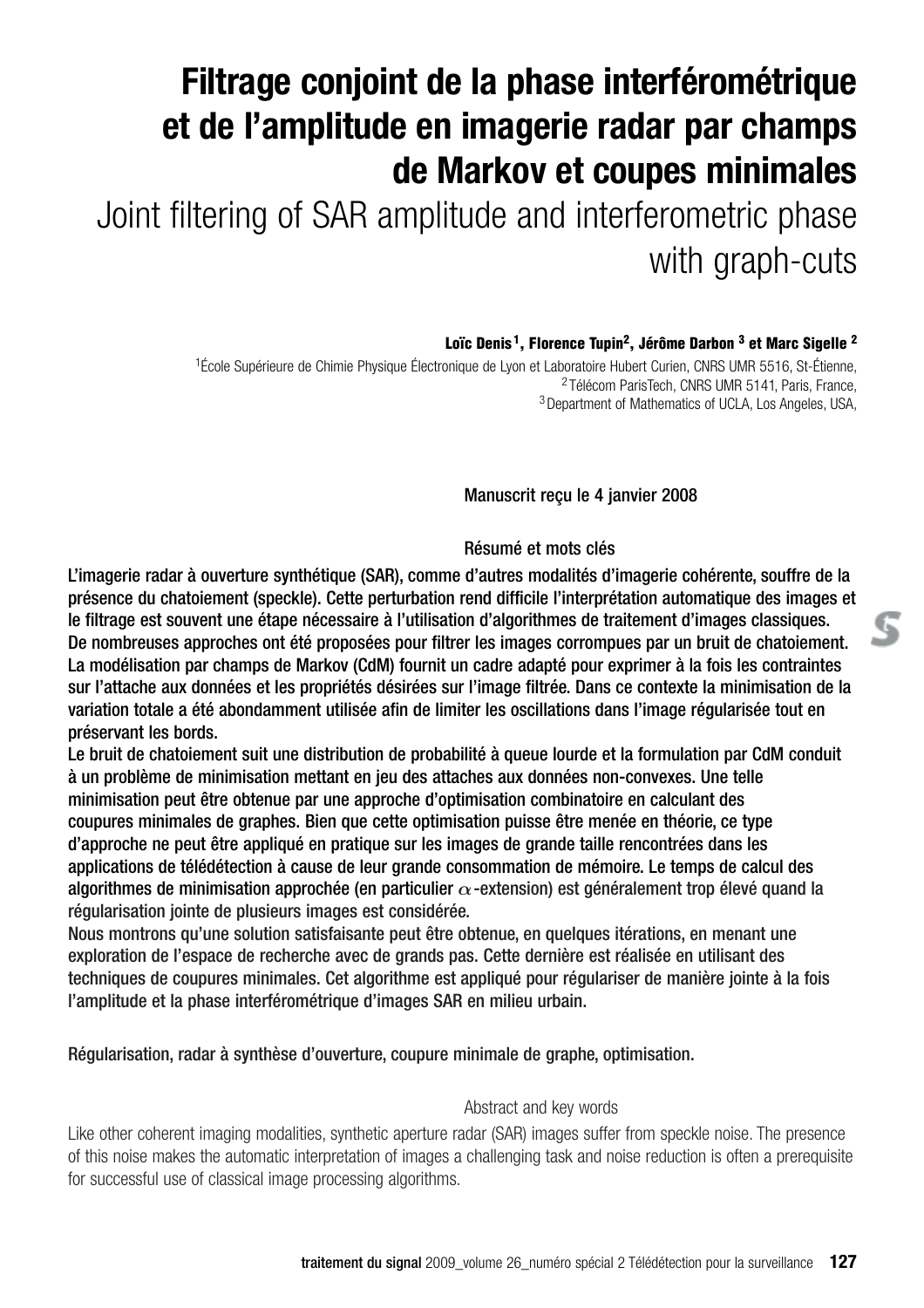Numerous approaches have been proposed to filter speckle noise. Markov Random Field (MRF) modelization provides a convenient way to express both data fidelity constraints and desirable properties of the filtered image. In this context, total variation minimization has been extensively used to constrain the oscillations in the regularized image while preserving its edges.

Speckle noise follows heavy-tailed distributions, and the MRF formulation leads to a minimization problem involving non-convex log-likelihood terms. Such a minimization can be performed efficiently by computing minimum cuts on weighted graphs. Due to memory constraints, exact minimization, although theoretically possible, is not achievable on large images required by remote sensing applications. The computational burden of the state-of-the-art algorithm for approximate minimization (namely the *α*-expansion) is too heavy specially when considering joint regularization of several images.

We show that a satisfying solution can be reached, in few iterations, by performing a graph-cut based combinatorial exploration of large trial moves. This algorithm is applied to joint regularization of the amplitude and interferometric phase in urban area SAR images.

## I. Introduction

Several new SAR satellite sensors have been launched recently. They provide large datasets for urban monitoring. We are interested in this paper in filtering SAR images for the purpose of building delineation to perform 3D reconstruction. Radar images suffer from speckle noise, which is a heavy tail multiplicative noise.

Many filters have been proposed in the last twenty years and they can be classified in two categories: filters without explicit scene modeling based on Minimum Mean Square Error, and those with the explicit assumption of a scene distribution based on Maximum A Posteriori (MAP) or Maximum Likelihood criterion.

The first family contains the famous Lee [35], Kuan [34], and Frost [19] filters. More recent papers work in the wavelet domain [1]. In the second family, scene distribution hypothesis have lead to different filtering: Gaussian [33], Gamma [40], Fisher [42]. More elaborated models assuming that the scene is a Gaussian Markov random field [53] or establishing the probability density functions of the wavelet coefficients to do MAP filtering [18] have been developed. Two reviews with comparisons and improvements of many SAR filters can be found in [38] and [51]. The second family is based on a Markovian framework, which makes it possible to take into account both local non stationarity, specially the presence of edges, and a data acquisition model. Generally, the filtering corresponds to the computation of the MAP estimator. It consists of the minimization of an energy combining two types of information: a data driven term and a regularization term [22]. The first one is given by the physical mechanisms of radar processing. The second one reflects our knowledge about the reality of the imaged scene (also called "prior'' term in the following). In the case of urban areas, many sharp discontinuities exist either in the amplitude image or in the interferometric one. A great interest has been given recently to the minimization of total variation (TV) [12], [15], [41], [44], [45] due to its edge preserving behavior while still leading to a convex optimization problem. Various multiplicative noise models using Total Variation have been proposed [2], [17], [49].

One of the main limitations to Markov Random Fields (MRF) in image processing was the optimization step. Although simulated annealing [22] has excellent theoretical performances, in practice, the computational burden might be very heavy. Deterministic approaches such as Iterated Conditional Modes [4] often converges toward a local minimum which can be far away from the exact solution. Thanks to graph-cut methods, i.e., computation of a s-t minimum cut or by duality a maximum flow in a graph, exact *discrete* optimization schemes have been developed in some specific cases. The contributions of the paper are the following: we propose a new fast algorithm for SAR scene reflectivity restoration and also for the joint regularization of amplitude and interferometric phase images. We have chosen to consider TV prior which is well adapted for urban areas. As will be seen in the next part, the data driven term is not convex. In this case, either [16] or [27] could provide exact optimization algorithms but at the price of a huge memory space due to the graph size. The *α*-expansion algorithm of [8] could also provide an approximate solution, but with a quite heavy computational burden. A new algorithm is presented providing a *fast* and *approximate* solution and able to deal with ioint regularization of amplitude and phase image. The graph is of similar size to the one used to perform  $\alpha$ -expansions, but based on a different principle. The obtained local minimum has been found satisfying in different practical cases.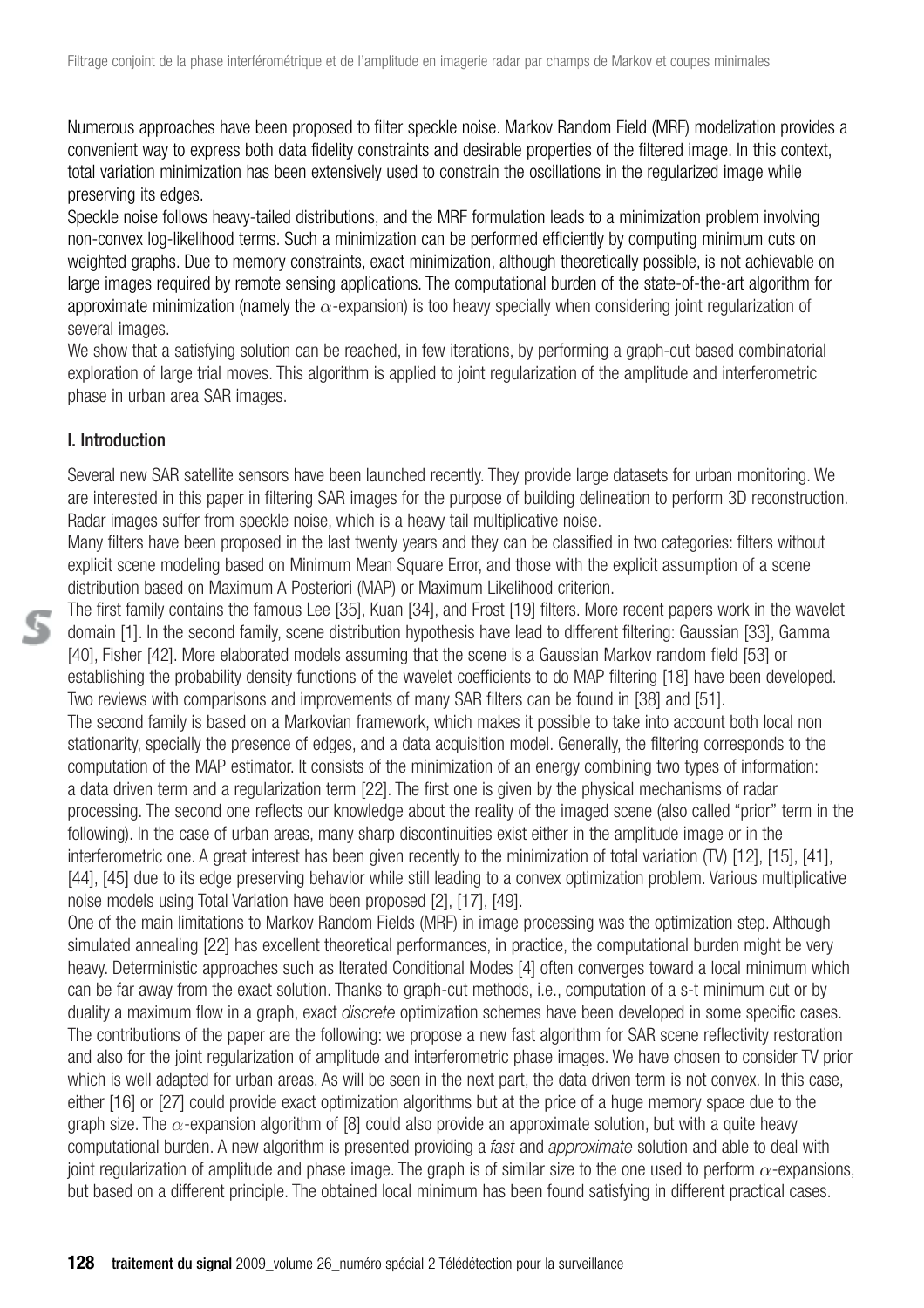Empirical studies have shown that the minimum is very close to the global minimum computed by [16] with a great improvement of the needed memory space and of computation time.

## II. MRF model

Given an observed image  $u$ , a Bayesian analysis using the MAP criterion consists of finding a restored image  $\hat{u}$  that maximizes  $p(\hat{u}|u) \propto p(u|\hat{u})p(\hat{u})$ , which corresponds under the assumption of Markovianity of  $\hat{u}$  and with some independence assumption on *u* conditionally to  $\hat{u}$  ( $P(u|\hat{u}) = \prod_{s} P(u_s|\hat{u}_s)$ ) to the minimization problem of equation 1. The amplitude of SAR images follows a Nakagami distribution (equation 2), leading to the non-convex data term illustrated on figure 1. The data term being not convex, minimization problem 1 can have many local minima and therefore be difficult to minimize.

The interferometric phase is considered as normally distributed with a spatially variant standard deviation (equation 4) that depends on the interferometric coherence *ρs*.

The prior model considered derives from the well known total variation (also sometimes called L1) recalled in equation6. A separate regularization of SAR amplitude and interferometric phase would consist of independently minimizing the energies 7 and 8. As edges most often lead to discontinuities in both the amplitude and phase images, it is natural to try to jointly regularize amplitude and phase. We used a prior based on the "max'' operator (equation 9) to favor co-location of edges in both images. The energy minimized is given in equation 10.

Shadow areas are processed differently as no interferometric phase information is available in these regions. The idea is to use a non-symmetrical prior to force the phase to stay at ground level rather than interpolating the heights between the top of a structure and the ground.

The energy minimization problem is non-smooth and non-convex. It is therefore not easy to handle. We suggest an algorithm in section III to perform efficiently an approximate minimization.

## III. Proposed algorithm

Graph-cut algorithms recently received a lot of attention as they provide a way to explore large (exponentially large) sets of candidate solutions. Under some conditions, they provide the global minimum. In the case of non convex data term, the cost in terms of memory requirements and computation time is too large for remote sensing applications (the number of nodes in the graph equals the product of the number of pixels by the number of graylevels). We suggest in this section an approximate algorithm that starts from an initial (constant) image, and then performs "large moves'' by allowing a pixel value to either remain unchanged or its value be increased (or decreased) by a fixed step. We show in section III-A that the restriction of the minimization problem to images that are one move away (equation 11) can be exactly solved by computing a minimum cut on a graph. The graph, depicted on figure 2, is built following the method of [32]. The arc capacities are defined in section III-B.

The complete algorithm is given in section III-C: it consists of solving a sequence of subproblems of the form (11) for decreasing step sizes. Compared to the state of the art *α*-expansion algorithm, the proposed algorithm requires three orders of magnitude less minimum cut computations to perform joint amplitude and phase regularization. An important issue of minimization problems is hyper-parameter tuning. We used the analysis of the L-curve which gives a value of the hyperparameter that balances under and over-regularization.

## IV. Experiments and algorithm comparison

Table II compares the performance of 3 classical speckle removal filters with the proposed method. The processed image consists of 4 homogeneous regions and is displayed on figure 3. The bias, standard deviation and mean squared error are displayed on table II. Like many denoising procedure, a balance between bias and variance must be found depending on the application needs. The proposed regularization can produce an image with very low variance at the cost of a slight loss of contrast (negative bias). This loss of contrast has been previously studied in the literature (see [50]).

The L-curve computed for *β* values in the range [0,1.2] is displayed in figure 4. The two ends of the L-curve correspond to  $\beta = 0$  (no regularization) and  $\beta \ge \beta_{lim}$  for which the regularized image is constant. We have used the triangle method described in [9] to find automatically the value of *βopt*. Three regularized images were computed for *β*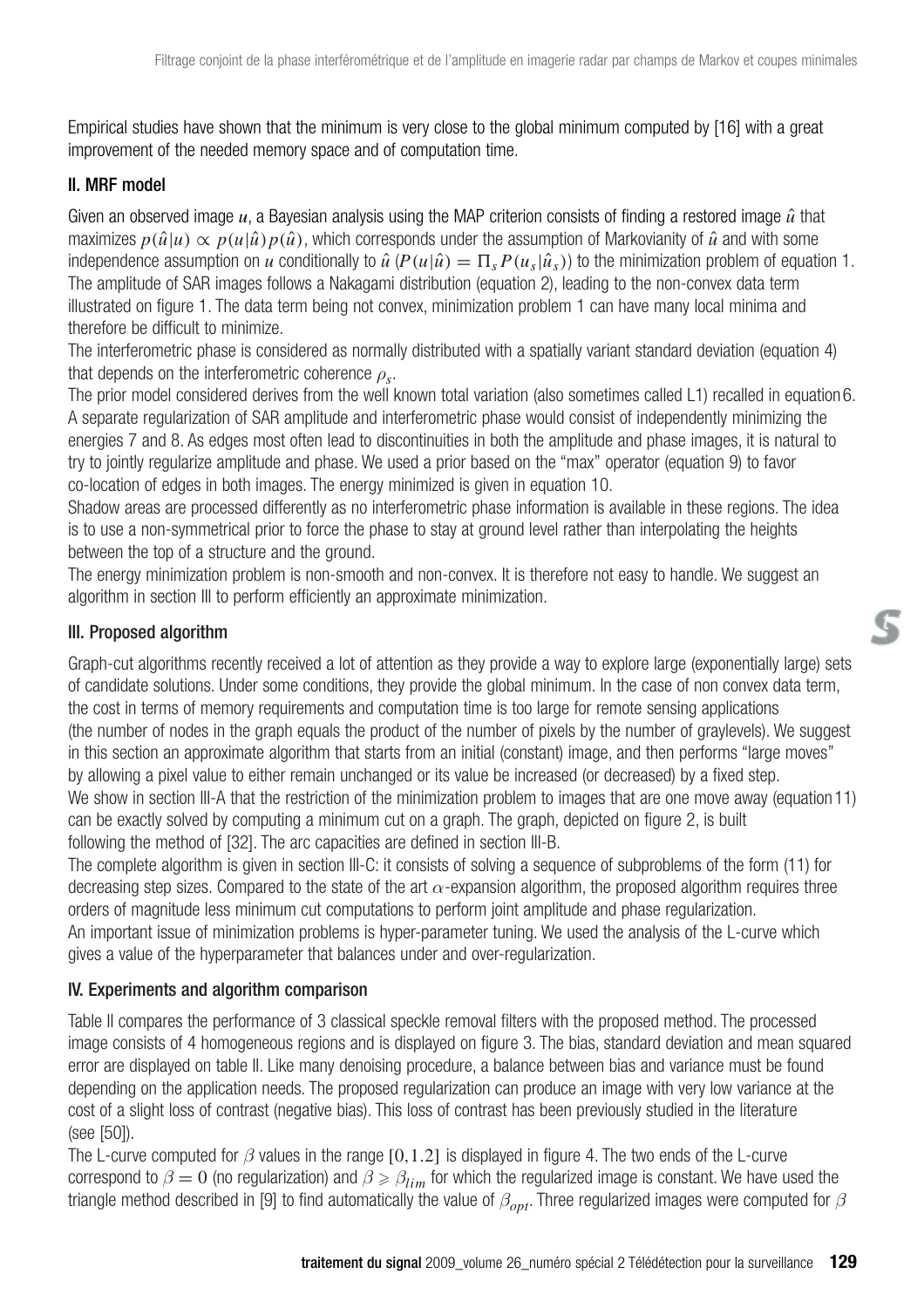values respectively less (sub-figure 1, under-regularized), equal (sub-figure 2) or greater (sub figure 3, over-regularized) than *βopt*.

Section IV-B presents some results of the joint regularization of high-resolution interferometric SAR images on two datasets: a 1200  $\times$  1200 pixels region of interest from Toulouse city, France (figure 5), and a 1024  $\times$  682 pixels region of interest from Saint-Paul sur Mer, France (figure 7).

From the regularized images shown, it can be noticed that the noise has been efficiently reduced both in amplitude and phase images. The sharp transitions in the phase image that correspond to man-made structures are well preserved. Joint regularization gives more precise contours than independent regularization as they are co-located from the phase and amplitude images. Small objects also tend to be better preserved by joint-regularization as illustrated in figure 6 which shows an excerpt of a portion of streets with several aligned streetlights visible as brighter dots (higher reflectivity as well as higher altitude).

## V. Conclusion

Speckle noise can be effectively reduced in SAR images with a Markov Random Field approach. TV minimization results in smoothed homogeneous regions while preserving sharp transitions. The Markovian formulation provides a convenient way to incorporate priors and to perform joint regularization. We have shown on real data that this can help to prevent over-regularization effects of objects that are visible in different images (such as amplitude and interferometric phase). Moreover, the contours of the jointly regularized images are more precise as all information is merged. We derived a minimization algorithm suitable for (joint) regularization of large images.

The quality of the results could be improved for 3D urban modeling by introducing more elaborated prior knowledge in combination with contextual interpretation of the urban scene. Other priors could also help reducing the loss of contrast observed on the regularized images.

### Regularization, synthetic aperture radar, graph-cut, optimization

### **Remerciements**

Les auteurs tiennent à remercier le CNES, en particulier C. Tison pour leur support financier et scientifique, ainsi que l'Office National d'Études et de Recherches Aérospatiales et la Délégation Générale pour l'Armement pour la mise à disposition des données.

Ils souhaitent également remercier les relecteurs anonymes pour leurs corrections et suggestions.

## **1. Introduction**

Il existe à l'heure actuelle de nombreux capteurs radar (EnviSat, Radarsat, ALOS ...) acquérant un nombre croissant de données. La popularité de ces capteurs est liée à leur capacité tout temps, combinée à leur potentiel interférométrique et polarimétrique. Les données interférométriques, qui sont des images de différence de phase, donnent des informations d'altitude ou de mouvement. Le lancement de nouveaux capteurs avec des résolutions accrues en 2007 (TerraSAR-X [47] et CosmoSkyMed [39]) ouvrent de nouveaux champs applicatifs. En particulier, le calcul de Modèles Numériques de Surface (MNS) devient accessible avec des images interférométriques de résolution métrique, en particulier lorsque des configurations en tandem seront disponibles. Ces nouvelles données contribueront à l'étude du milieu urbain et à la gestion de son développement par les agences gouvernementales à des fins de préservation de l'environnement, ou la prévention de risques. Si d'autres capteurs peuvent fournir des MNS sur d'autres parties du globe, en revanche pour les zones tropicales où la couverture nuageuse est très importante, les données SAR devraient se révéler déterminantes.

Néanmoins, les images SAR sont difficiles à interpréter, non seulement par des algorithmes automatiques de traitement d'images, mais également par des photo-interprètes. C'est principalement dû à deux spécificités du système radar : tout d'abord, le radar est un système d'imagerie cohérente sujet au phénomène de speckle ; deuxièmement, en raison de la propagation des ondes électromagnétiques, les images sont échantillonnées en distance ce qui conduit à de sévères distorsions.

Le chatoiement est lié à l'interférence des ondes réfléchies par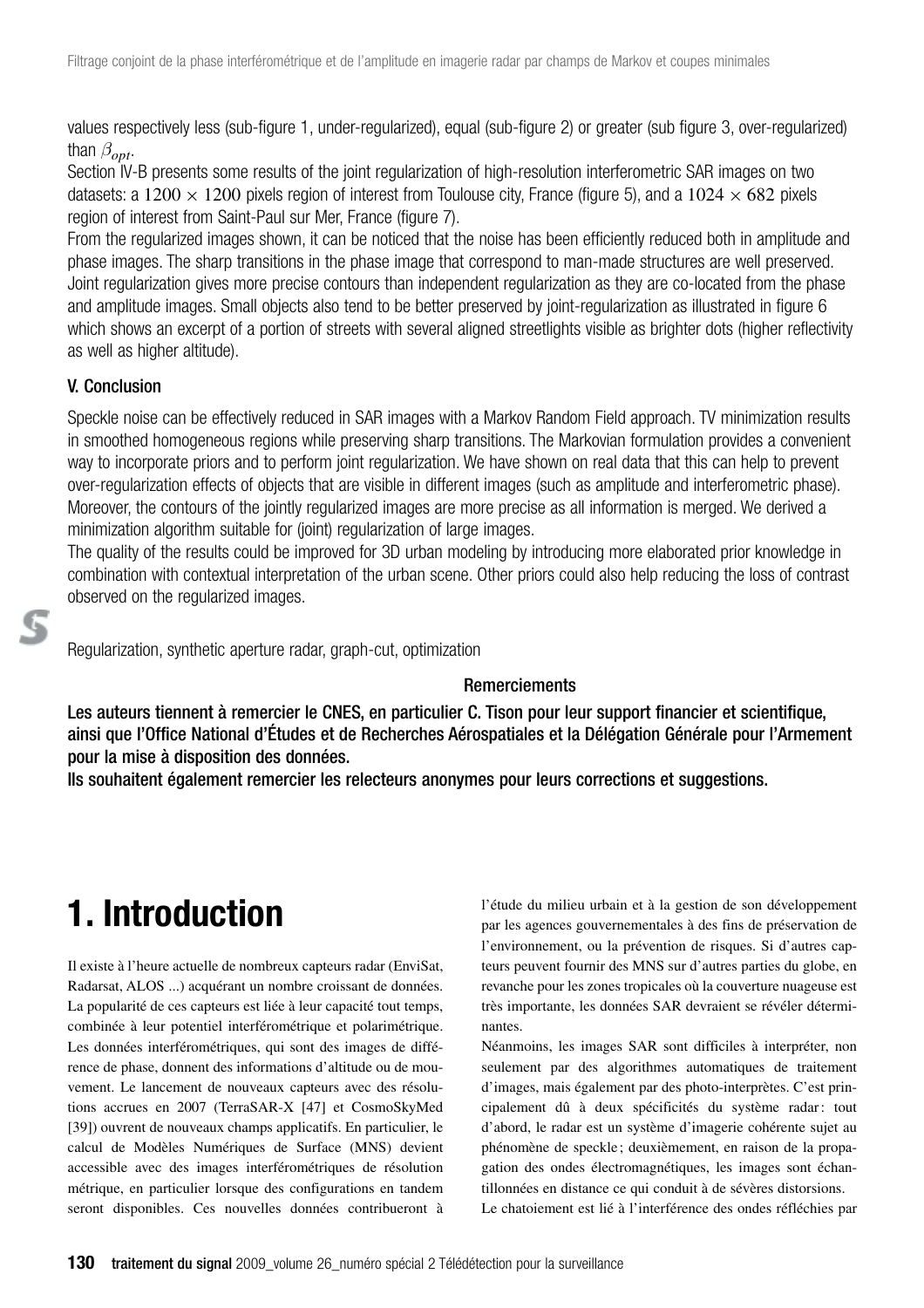plusieurs réflecteurs élémentaires dans une cellule de résolution. Bien qu'il ait été beaucoup étudié et qu'il soit bien modélisé dans des cas particuliers [23], [28], [30], sa réduction reste l'un des enjeux majeurs dans le traitement des images radar. Plusieurs méthodes de filtrage ont été proposées dans les 20 dernières années qui peuvent être classées en deux catégories : les filtres sans modélisation explicite de la scène s'appuyant sur une minimisation de l'erreur quadratique moyenne, et ceux faisant l'hypothèse d'une distribution de la scène sous-jacente et exploitant des critères de Maximum *A Posteriori*.

La première famille contient le fameux filtre de Lee [35], celui de Kuan [34], ou encore celui de Frost [19]. Plus récemment, des travaux s'appuyant sur les ondelettes ont été proposés [1]. Dans la seconde famille, le choix de distributions pour la scène conduit à différents filtres : Gaussien [33], Gamma [40], Fisher [42]. Des modèles plus élaborés faisant l'hypothèse d'une distribution markovienne gaussienne de la scène [18] ou établissant la distribution des coefficients en ondelettes pour faire un filtrage MAP [53] ont été développés.

Indépendamment de la formule de filtrage proprement dite, le problème de l'estimation des paramètres reste un point crucial. En effet, le nombre d'échantillons doit être aussi grand que possible, tandis que la contrainte de stationnarité locale doit être vérifiée à l'intérieur de la fenêtre d'analyse. Pour résoudre ce dilemme, plusieurs approches ont été proposées : détection des contours dans la fenêtre d'analyse [36], stratégie de croissance de régions [43], [52], [54], détection de primitives (point, ligne, contour) [40]. Deux revues très complètes et proposant des améliorations de différents filtres peuvent être trouvées dans [38] et [51].

Un des intérêts principaux du cadre markovien est sa capacité à prendre en compte de façon simultanée la non-stationnarité locale, en particulier la présence de contours, et un modèle d'acquisition de données. Généralement le filtrage correspond au calcul d'un estimateur au sens du MAP qui consiste en la minimisation d'une énergie combinant deux types d'informations: un terme de fidélité aux données et un terme de régularisation [22]. Le premier est donné par les mécanismes physiques d'acquisition des images radar. Le second reflète notre connaissance sur la réalité de la scène imagée (aussi appelé l'*a priori* dans la suite). Dans le cas des scènes urbaines, il existe des discontinuités franches, aussi bien en termes de hauteur des objets que dans les types de matériaux de construction. Cette réalité se traduit par des discontinuités dans les données d'amplitude et de phase interférométrique. Plusieurs modèles ont été explorés pour prendre en compte les discontinuités présentes dans les images. Il y a la famille des processus bords explicites [11], [22], et celle des fonctions de régularisation bien choisies qui préservent naturellement les discontinuités [6], [21]. Plus récemment depuis l'article [48], un grand intérêt a été porté à la minimisation de la variation totale (TV) [12], [15], [41], [44], [45], qui présente l'avantage de préserver les contours tout en conduisant à un problème convexe d'optimisation. Plusieurs modèles de bruit multiplicatif utilisant TV ont été proposés [2], [17], [49].

En réalité le choix de la fonction de régularisation est intimement lié au problème d'optimisation. En effet, l'une des limitations principales à l'utilisation des modèles markoviens en traitement d'images est l'étape d'optimisation. Bien que le recuit simulé ait d'excellentes performances théoriques [22], en pratique, le temps de calcul reste très lourd. Des approches déterministes comme les Modes Conditionnels Itérés (ICM) [4] convergent souvent vers un minimum local et peuvent être assez loin de la solution exacte. Grâce aux approches par coupure minimale, qui recherchent la coupe de capacité minimale dans un graphe bien choisi et exploitent la dualité avec le flot maximal, des schémas d'optimisation discrets exacts ont pu être développés dans des cas spécifiques.

De telles méthodes combinatoires ont d'abord été proposées dans [46] pour minimiser des énergies binaires. Ensuite, Greig *et al*. [24] ont utilisé cette méthode pour étudier le comportement du modèle d'Ising en restauration d'images binaires. Plus récemment, il a été montré dans [32] que cette approche est capable d'optimiser tout champ binaire dont l'*a priori* est composé de fonctions sous-modulaires avec des interactions binaires ou ternaires (cliques d'ordre 2 et 3). Le cas non binaire est traité dans quelques travaux. Dans [8], une excellente approximation est obtenue lorsque l'*a priori* correspond à une métrique. Ishikawa a proposé un cadre d'optimisation exacte pour des fonctions de régularisation convexes sur les niveaux de gris [27]. Avec un graphe différent mais de taille similaire, des schémas d'optimisation exacte pour des *a priori* convexes ou nivelables ont été proposés dans [16]. Dans [14], il est montré que l'approche de [8] converge vers un minimiseur global pour une sous-classe d'énergies non convexes. Pour des énergies convexes, des approches itératives ont été développées, permettant de construire des graphes de taille beaucoup plus faible [5], [13], [31]. Le cas particulier de la minimisation de la variation totale a été traité dans [10], [16]. Notons que toutes ces approches exploitent l'efficacité de l'algorithme de flot maximum décrit dans [7].

Nous proposons dans cet article un nouvel algorithme rapide pour le filtrage des images de réflectivité radar et pour la régularisation conjointe de l'amplitude et de la phase interférométrique. Nous avons choisi un *a priori* TV qui est bien adapté au milieu urbain. Comme il est montré dans le prochain paragraphe, l'attache aux données est non convexe. Dans cette configuration, les algorithmes de [16] ou [27] peuvent procurer un optimum global mais au prix d'un très grand coût mémoire dû à la taille du graphe. L'algorithme d'*α*-extension [8] pourrait aussi produire une solution approchée mais au prix d'un temps de calcul important. Un nouvel algorithme est proposé ici qui procure une solution approchée mais rapide, et capable de régulariser des données vectorielles, comme la phase interférométrique et l'amplitude. Le graphe est de taille similaire à celui de l'*α*-extension, mais le principe d'optimisation est différent. Des études empiriques ont montré que le minimum obtenu était proche du minimum global de [16] mais avec une importante réduction du coût mémoire et du temps de calcul nécessaire.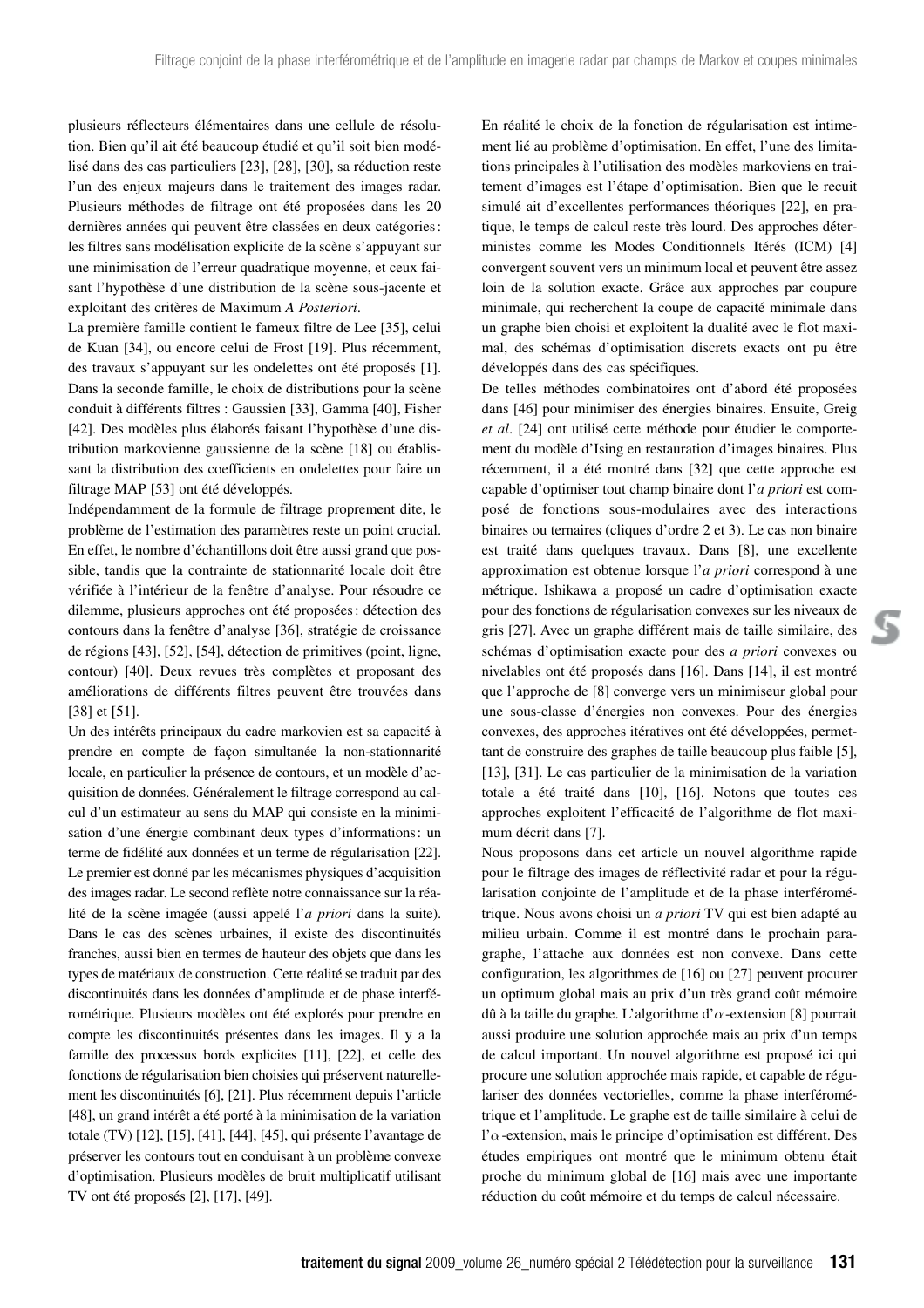## **2. Modèle markovien**

#### **2.1 Le cadre markovien**

On suppose que l'image *u* est définie sur un réseau discret *S* et que chaque pixel prend ses valeurs dans un ensemble d'entiers fini  $\mathcal{L} = \{1, \ldots, L\}$ . Nous notons par  $u_s$  la valeur de l'image *u* au site *s* ∈ *S* et  $(s,t)$  la clique correspondante d'ordre 2. Étant donnée une image observée *u*, une analyse bayésienne utilisant le critère MAP consiste à trouver une image filtrée  $\hat{u}$  qui maximise :

 $p(\hat{u}|u) \propto p(u|\hat{u})p(\hat{u})$ 

On peut montrer que sous l'hypothèse de Markovianité du champ pour  $\hat{u}$  et avec une hypothèse d'indépendance de *u* conditionnellement à  $\hat{u}$  ( $P(u|\hat{u}) = \prod_s P(u_s|\hat{u}_s)$ ), la recherche du MAP se ramène à un problème de minimisation d'énergie :

$$
\hat{u}^{(MAP)} = \underset{\hat{u}}{\arg \min} E(\hat{u}|u) ,\tag{1}
$$

avec

$$
E(\hat{u}|u) = \sum_{s} U(u_s|\hat{u}_s) + \beta \sum_{(s,t)} \psi(\hat{u}_s, \hat{u}_t),
$$

 $U(u_s|\hat{u}_s) = -\log p(u_s|\hat{u}_s)$  l'opposée de la log-vraisemblance et *ψ* une fonction modélisant l'*a priori* choisi pour la solution.

#### **2.2 Formation des images radar**

#### 2.2.1 Distribution de l'amplitude

L'image radar synthétisée *z* est à valeurs complexes. L'amplitude |*z*| est très bruitée à cause des interférences qui se produisent dans la cellule de résolution. Un modèle classique pour le chatoiement a été développé par Goodman [23] dans le cas des surfaces rugueuses (la rugosité étant mesurée par rapport à la longueur d'onde du capteur). Avec ce modèle, l'amplitude *as* d'un pixel *s* suit une distribution de Nakagami dépendant de la racine carrée de la réflectivité *a*ˆ*<sup>s</sup>* [23] :

$$
p(a_s|\hat{a}_s) = \frac{2M^M}{\Gamma(M)\hat{a}_s^{2M}} a_s^{(2M-1)} \exp\left(-\frac{Ma_s^2}{\hat{a}_s^2}\right)
$$
 (2)

avec *M* le nombre de vues de l'image (*i.e*. le nombre de valeurs indépendantes moyennées pour créer l'image). Pour des images mono-vue ( $M = 1$ ), la distribution correspond à une loi de Rayleigh.

Le terme de vraisemblance conduit au terme énergétique suivant:

$$
U(a_s|\hat{a}_s) = M \cdot \left[\frac{a_s^2}{\hat{a}_s^2} + 2 \log \hat{a}_s\right],
$$

représenté sur la figure 1 (ligne continue).

Cette énergie n'est pas convexe <sup>1</sup> par rapport à  $\hat{a}_s$  ( $a_s$  est la valeur de l'amplitude observée qui est fixe), contrairement à l'énergie quadratique correspondant à un terme de fidélité gaussien. Une approximation convexe est tracée en pointillés sur la

<sup>1.</sup> Notons, comme suggéré par un relecteur de l'article, que l'énergie obtenue en considérant l'intensité (carré de l'amplitude) n'est pas convexe non plus.



*Figure 1. Vraisemblance de l'amplitude. Ligne continue : distribution (a) et énergie correspondante (b) pour une image mono-vue*  $(a<sub>s</sub> = 10)$ *. Ligne en pointillés : approximation convexe. L'approximation convexe ne peut pas modéliser la « queue lourde » qui caractérise le chatoiement.*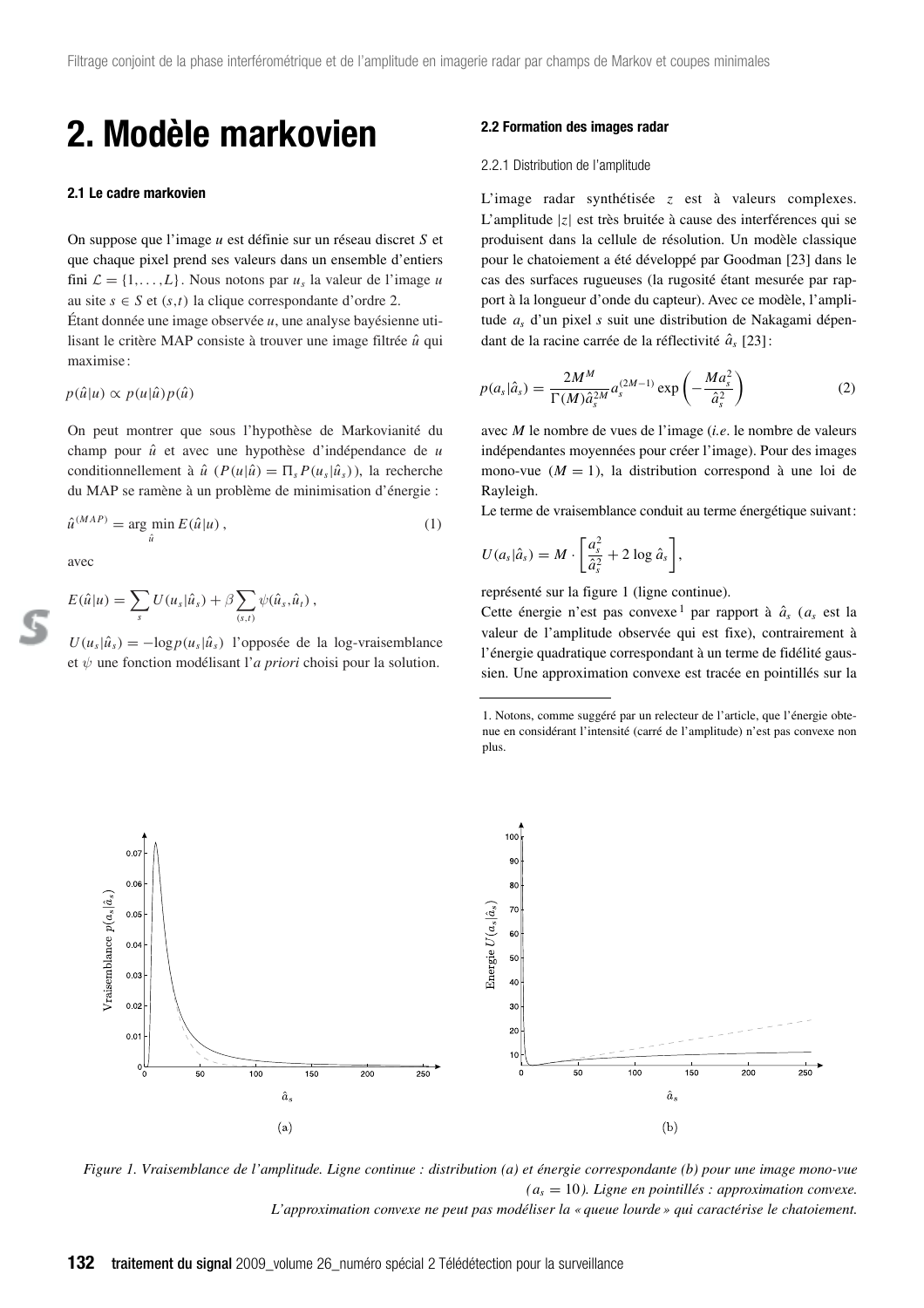figure 1. Pour des besoins de visualisation, la distribution n'a pas été normalisée pour qu'elle se superpose à la vraie distribution. Il apparaît clairement sur cette figure qu'une telle approximation échoue à modéliser la queue lourde de la distribution (décroissance lente) qui est caractéristique du bruit de chatoiement.

#### 2.2.2 Distribution de la phase interférométrique

Dans le cas des données interférométriques, le produit interférométrique est obtenu par moyennage complexe du produit hermitien entre les données complexes  $z_1$  et  $z_2$  précisément recalées:

$$
\rho_s = \frac{\sum_{i=1}^W z_{1_i} z_{2_i}^*}{\sqrt{\sum_{i=1}^W |z_{1_i}|^2 \sum_{i=1}^W |z_{2_i}|^2}}
$$

avec *W* le nombre de pixels de la fenêtre de moyennage centrée sur le site *s*. La phase interférométrique *φ<sup>s</sup>* est donnée par l'argument de *ρ<sup>s</sup>* , tandis que la cohérence est définie par *ρ<sup>s</sup>* = |*ρs*| et mesure la corrélation entre les deux images radar. C'est un indicateur de la fiabilité de la phase interférométrique.

La distribution de la phase peut s'exprimer à l'aide de fonctions hypergéométriques [37]. Une bonne approximation est donnée par un modèle gaussien :

$$
p(\phi_s|\hat{\phi}_s) = \frac{1}{\sqrt{2\pi}\hat{\sigma}_{\phi_s}} \exp\bigg(-\frac{(\phi_s - \hat{\phi}_s)^2}{\hat{\sigma}_{\phi_s}^2}\bigg). \tag{3}
$$

L'écart-type  $\hat{\sigma}^2_{\phi_s}$  au site *s* est approximé par la borne de Cramer-Rao :

$$
\hat{\sigma}_{\phi_s}^2 = \frac{1 - \rho_s^2}{2L\rho_s^2}.\tag{4}
$$

Pour des zones de faible cohérence (ombres, surfaces lisses, notées *Ombres* dans la suite), l'approximation gaussienne est moins justifiée et une distribution uniforme est plus appropriée :

$$
p(\phi_s|\hat{\phi}_s) = \frac{1}{2\pi}.\tag{5}
$$

Cela conduit à l'énergie suivante :

$$
\begin{cases}\nU(\phi_s|\hat{\phi}_s) = 0 \text{ si } s \in Ombres, \\
U(\phi_s|\hat{\phi}_s) = \frac{(\phi_s - \hat{\phi}_s)^2}{\hat{\sigma}_{\phi_s}^2} \text{ sinon.} \n\end{cases}
$$

Cette énergie  $U(\phi|\hat{\phi})$  est convexe. L'écart-type divisant le terme quadratique est fonction de la cohérence du pixel. Bien que la cohérence puisse être considérée comme un champ aléatoire également à régulariser, nous la considérerons comme fixe dans la suite.

#### **2.3 Modèle** *a priori*

Comme nous l'avons mentionné dans l'introduction, une régularisation TV est bien adaptée dans le cas de fortes discontinuités. De plus cet *a priori* a de bonnes propriétés en terme de minimisation puisque c'est une fonction convexe. Le terme énergétique correspondant à la minimisation de TV peut être écrit comme suit [15] :

$$
E(\hat{u}) = \beta \sum_{(s,t)} w_{st} |\hat{u}_s - \hat{u}_t|, \qquad (6)
$$

avec  $w_{st} = 1$  pour les 4 plus proches voisins et  $w_{st} = 1/\sqrt{2}$ pour les 4 voisins diagonaux. Nous n'écrirons pas explicitement les poids w*st* dans la suite du texte.

Pour la régularisation séparée de l'amplitude et de la phase nous avons les énergies suivantes à minimiser :

$$
E(\hat{a}|a) = \sum_{s} M\left[\frac{a_s^2}{\hat{a}_s^2} + 2\log \hat{a}_s\right] + \beta_a \sum_{(s,t)} |\hat{a}_s - \hat{a}_t| \tag{7}
$$

$$
E(\hat{\phi}|\phi) = \sum_{s} \frac{(\phi_s - \hat{\phi}_s)^2}{\hat{\sigma}_{\phi}^2} + \beta_{\phi} \sum_{(s,t)} |\hat{\phi}_s - \hat{\phi}_t|
$$
 (8)

Nous considérons dans cet article le cas d'images aériennes haute résolution en milieu urbain. L'intervalle des hauteurs possibles est contenu à l'intérieur d'une frange et nous n'avons pas à traiter le problème de déroulement des franges. Ainsi, le terme de régularisation est considérablement simplifié comparé au cas où le déroulement doit être pris en compte. Un schéma conjoint de déroulement et de régularisation a été proposé récemment par [5] en utilisant une approche par coupure minimale.

Les informations de phase et d'amplitude sont liées puisqu'elles représentent la même scène sous-jacente. Les discontinuités dans l'une des données se retrouvent généralement dans l'autre. Nous proposons dans cet article de réaliser conjointement la régularisation de la phase et de l'amplitude. Pour combiner les discontinuités un opérateur disjonctif max est utilisé. Nous suggérons l'utilisation de cet opérateur pour définir l'énergie de régularisation jointe car il préserve la convexité (nécessaire pour l'utilisation de l'algorithme à base de coupures minimales présenté en section 3). Par rapport à une régularisation indépendante, il permet de ne pénaliser les transitions qu'une seule fois au lieu de deux lorsqu'elles sont co-localisées dans les images de phase et d'amplitude.

Notons que l'estimateur MAP n'est pas modifié si les énergies des équations 7 et 8 sont respectivement divisées par des termes non nuls  $\beta_a$  et  $\beta_b/\gamma$ . Puisque la variation totale de l'amplitude et de la phase sont du même ordre, cela conduit à une normalisation des termes de fidélité aux données. Le modèle d'*a priori* joint est défini par :

$$
E(\hat{a}, \hat{\phi}) = \sum_{(s,t)} \max(|\hat{a}_s - \hat{a}_t|, \gamma|\hat{\phi}_s - \hat{\phi}_t|), \qquad (9)
$$

avec *γ* un paramètre qui peut être mis à 1, et sinon qui tient compte de l'importance relative donnée aux discontinuités de la phase ( $\gamma$  > 1) ou de l'amplitude ( $\gamma$  < 1).

L'énergie globale de la régularisation jointe est alors donnée par :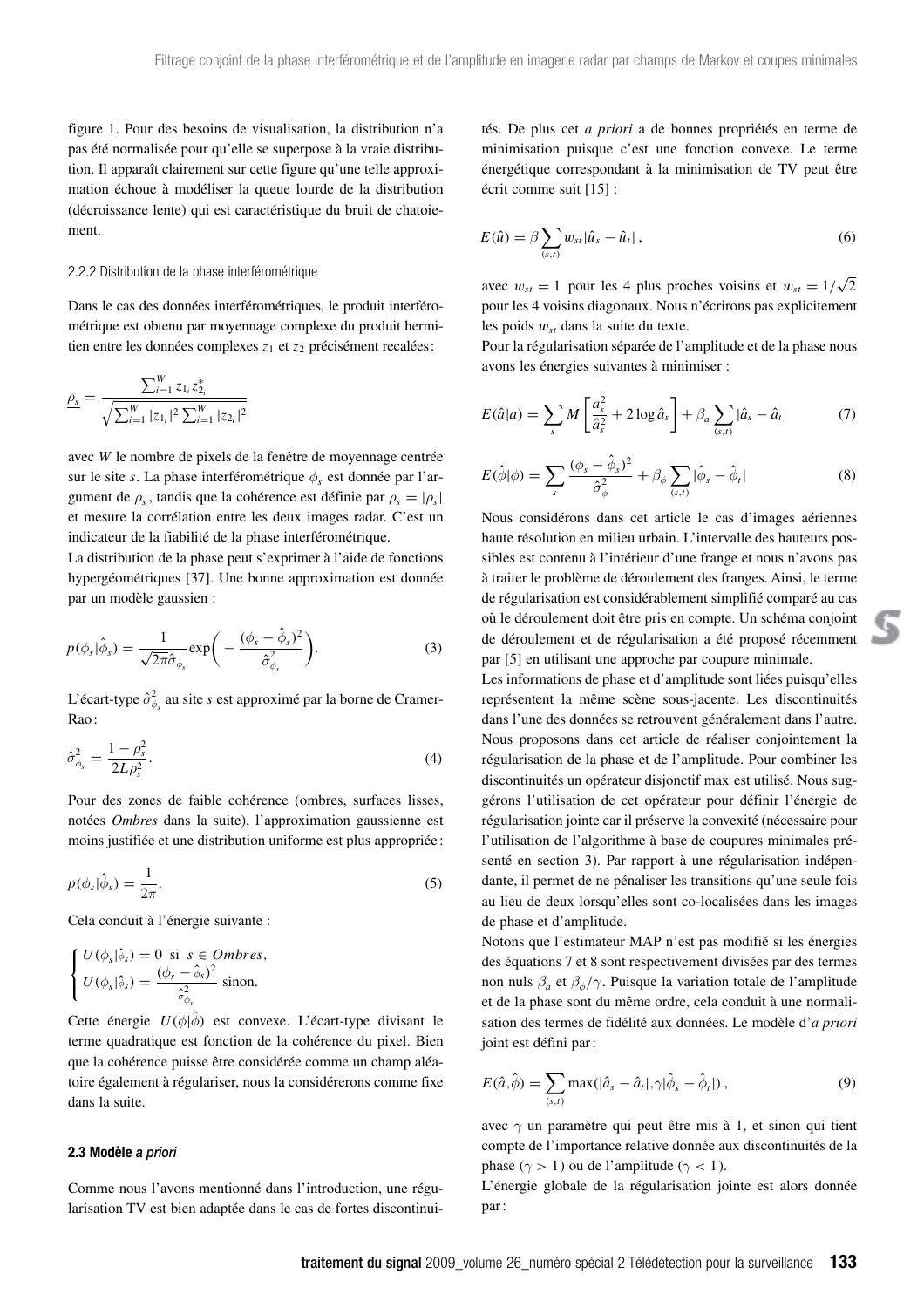$$
E(\hat{a}, \hat{\phi}|a, \phi) = \frac{1}{\beta_a} \sum_{s} M \left[ \frac{a_s^2}{\hat{a}_s^2} + 2 \log \hat{a}_s \right] + \frac{\gamma}{\beta_\phi} \sum_{s} \frac{(\phi_s - \hat{\phi}_s)^2}{\hat{\sigma}_{\phi}^2} + \sum_{(s,t)} \max(|\hat{a}_s - \hat{a}_t|, \gamma | \hat{\phi}_s - \hat{\phi}_t|).
$$
\n(10)

*Zones d'ombre* : Les champs régularisés *a*ˆ et *φ*ˆ aux sites *s* localisés dans des zones d'ombres *Ombres* sont gouvernés par le terme de régularisation. Avec le terme *a priori* défini dans l'équation 10, la phase *φ*ˆ*<sup>s</sup>* pour *<sup>s</sup>* <sup>∈</sup> *Ombres* qui minimise l'énergie correspond à une interpolation de la valeur de la phase sur les sites voisins. Les zones d'ombre sont pourtant la plupart du temps au niveau du sol et non à une hauteur intermédiaire entre le sol et le haut de la structure qui a créé l'ombre. Le terme de régularisation est donc modifié pour mieux tenir compte de cette connaissance *a priori*. Le terme suivant est utilisé pour la régularisation dès lors qu'un des deux sites au moins de la clique est dans une zone d'ombre:

$$
E(\hat{a},\hat{\phi})=\sum_{(s,t)}E(\hat{a},\hat{\phi})_{(s,t)},
$$

avec  $E(\hat{a}, \hat{\phi})_{(s,t)}$  défini comme:

(i) si 
$$
s \notin
$$
 *Ombres* et  $t \notin$  *Ombres*,  
\n $E(\hat{a}, \hat{\phi})_{(s,t)} = \max(|\hat{a}_s - \hat{a}_t|, \gamma|\hat{\phi}_s - \hat{\phi}_t|),$   
\n(ii) si  $s \in$  *Ombres* et  $t \notin$  *Ombres* et  $\hat{\phi}_s \leq \hat{\phi}_t$   
\n $E(\hat{a}, \hat{\phi})_{(s,t)} = |\hat{a}_s - \hat{a}_t| + \gamma|\hat{\phi}_s - \hat{\phi}_t|,$   
\n(iii) si  $s \in$  *Ombres* et  $t \notin$  *Ombres* et  $\hat{\phi}_s > \hat{\phi}_t$   
\n $E(\hat{a}, \hat{\phi})_{(s,t)} = |\hat{a}_s - \hat{a}_t| + 2\gamma|\hat{\phi}_s - \hat{\phi}_t|,$   
\n(iv) si  $s \in$  *Ombres* et  $t \in$  *Ombres*  
\n $E(\hat{a}, \hat{\phi})_{(s,t)} = |\hat{a}_s - \hat{a}_t| + \gamma(\hat{\phi}_s - \hat{\phi}_t)^2.$ 

Les cas *s* ∉ *Ombres* et *t* ∈ *Ombres* sont traités de façon symétrique. En dehors des ombres (cas i), le terme de régularisation est le même que précédemment. Pour limiter l'effet d'une zone d'ombre donnée sur la régularisation de l'amplitude, nous régularisons indépendamment la phase et l'amplitude à l'intérieur et à la limite de la zone d'ombre (cas ii à iv). Pour forcer la phase régularisée à suivre le niveau du sol à l'intérieur de la zone d'ombre nous pénalisons plus fortement la sur-estimation (cas iii) que la sous-estimation (case ii). Finalement, une contrainte quadratique (cas iv) renforce un sol plat et lisse à l'intérieur de la zone d'ombre. Notons que dans chaque cas (i à iv) le terme *a priori*  $E(\hat{a}, \hat{\phi})_{(s,t)}$  est convexe et donc que l'énergie de régularisation  $E(\hat{a}, \hat{\phi})$  l'est également. La convexité du terme *a priori* est indispensable pour pouvoir appliquer l'algorithme de minimisation décrit dans la section 3.

#### **2.4 Minimisation de l'énergie**

Comme indiqué dans l'introduction, les approches par coupure minimale sont des approches très performantes pour l'optimisation des modèles markoviens. Néanmoins, seulement certaines classes d'énergie peuvent être minimisées exactement. Nous décrivons brièvement ici les algorithmes qui peuvent être utilisés pour minimiser les énergies des équations 7, 8, et 10.

#### 2.4.1 Minimisation exacte

Tout d'abord, concernant les données en amplitude, deux algorithmes par coupure minimale ont été proposés pour minimiser eq. 7.

Le premier a été développé par Ishikawa [27]. Il est capable de traiter tout type de fidélité aux données et un terme de régularisation convexe. Le graphe est constitué par  $N \times L$  nœuds (un nœud pour chaque pixel et par niveau de gris) plus deux nœuds terminaux. Dans le cas de la régularisation TV, il y a 3*N* × *L* paires d'arcs orientés reliant les nœuds entre les niveaux successifs pour chaque pixel, et entre les pixels voisins pour un niveau donné. Pour des applications de télédétection, la taille du graphe est prohibitive puisque le graphe dans son entier doit être stocké en mémoire.

La seconde méthode a été proposée dans [16]. Elle est fondée sur la notion d'énergies nivelables, ce qui signifie que l'énergie peut être écrite comme une somme sur les ensembles de niveau de *u*ˆ. Puisque la convexité de l'énergie *a posteriori* n'est pas garantie par notre modèle (à cause de la non-convexité du terme de fidélité aux données), un algorithme rapide fondé sur une recherche par dichotomie sur les niveaux de gris ne peut donc être appliqué [15]. Dans ce cas, un graphe beaucoup plus grand liant les différents ensembles de niveaux doit être construit dont la taille est similaire à celle du graphe d'Ishikawa et donc à nouveau prohibitive pour des applications de télédétection.

Le problème est plus facile pour les images de phase (équation 8) puisque le terme de fidélité aux données est convexe. Dans ce cas, on peut utiliser l'algorithme rapide proposé dans [15]. Il consiste en la résolution d'un ensemble de problèmes binaires associés aux différents ensembles de niveaux. Une approche « diviser pour régner » est adoptée pour construire un algorithme rapide.

En ce qui concerne la régularisation conjointe de l'amplitude et de la phase, la généralisation de ces algorithmes au cas de données vectorielles n'est pas directe.

#### 2.4.2 Minimisation approchée

Puisque TV est une métrique, l'algorithme d'*α*-extension proposé dans [8] peut être appliqué. Partant d'une solution courante, cet algorithme propose à chaque pixel soit de garder sa valeur courante, soit de prendre la nouvelle valeur *α*. L'énergie associée à ce mouvement est minimisée en recherchant une coupure minimale. La succession d'*α*-extensions sur toutes les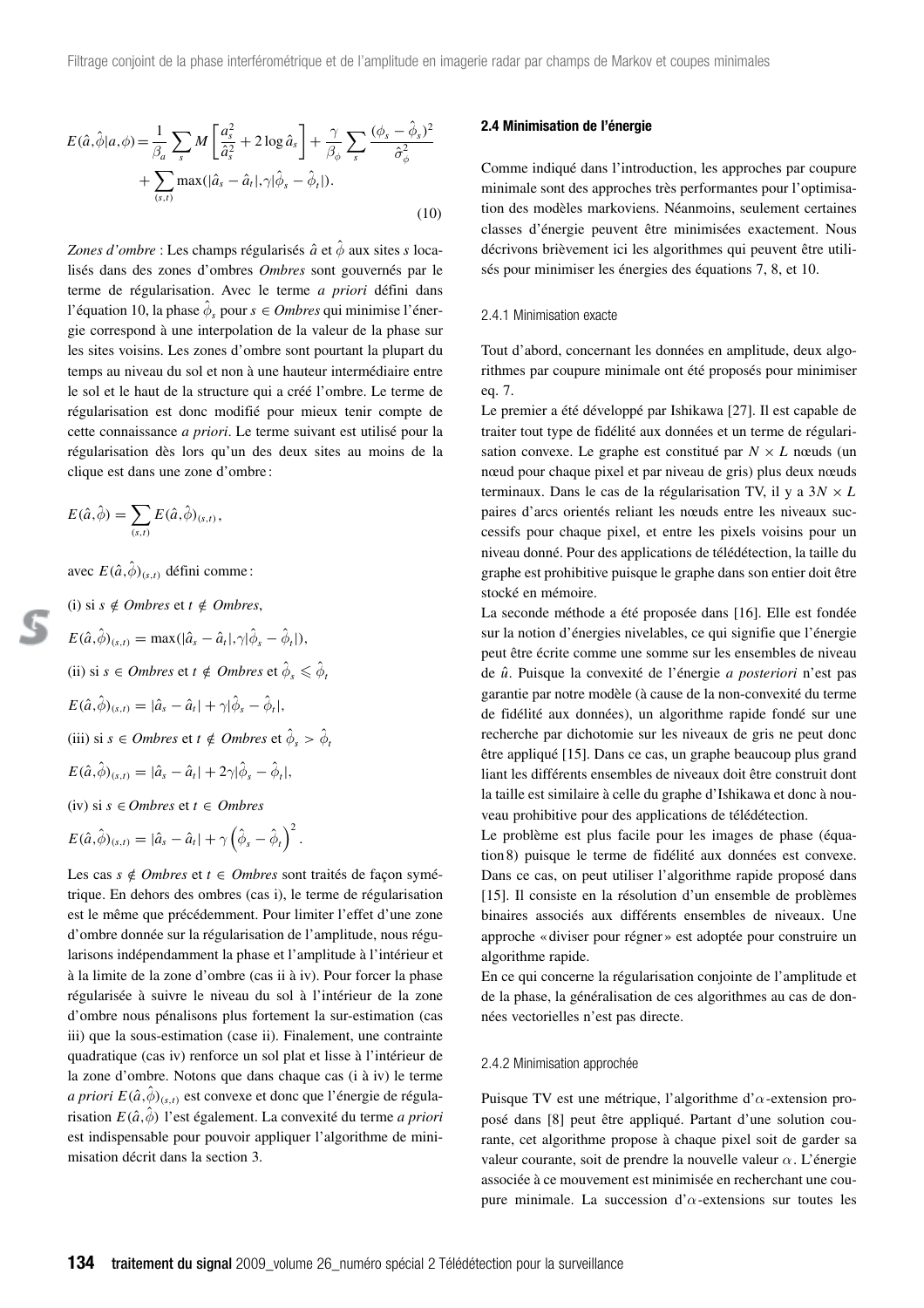*Tableau 1. Comparaison des techniques à base de coupures minimales pour la minimisation d'énergies issues de modèles de champs de Markov avec une attache aux données non convexe et une régularisation convexe. Les expressions sont données pour une image de N pixels et pour L niveaux de quantification (en 8 connexité).*

|                                                                    | $\alpha$ -expansion [8] | minimisation exacte [16], [27] | algorithme proposé             |
|--------------------------------------------------------------------|-------------------------|--------------------------------|--------------------------------|
| minimum                                                            | local                   | global                         | local                          |
| taille du graphe                                                   | $N$ no euds             | $N \times L$ no reuds          | $N$ no cuds                    |
|                                                                    | $4 \times N$ arcs       | $5 \times N \times L$ arcs     | $4 \times N$ arcs              |
| nombre de coupes                                                   | $\propto L$             |                                | $log_2(L/2)$                   |
| généralisation aux<br>données vectorielles<br>$(D \text{ canaux})$ | $\propto L^D$ coupes    | difficilement généralisable    | $(3^D - 1) \log_2(L/2)$ coupes |

valeurs possibles dans  $\mathcal L$  jusqu'à convergence conduit à une solution dont on peut montrer qu'elle est proche de l'optimum global. De plus cette approche converge vers un optimum global [14] lorsque le terme de fidélité aux données est convexe. Si l'ensemble des valeurs possibles peut déjà être considérable dans le cas d'une seule image, sa taille devient rédhibitoire dans le cas d'une optimisation conjointe. Nous proposons dans le paragraphe suivant un algorithme plus rapide et mieux adapté lorsque de grandes images ou des données vectorielles sont manipulées.

Le tableau 1 résume les caractéristiques (taille du graphe, nombre de coupes à calculer, extension au cas vectoriel) des techniques à base de coupure minimale. Les algorithmes existants ne peuvent traiter de manière satisfaisante les données vectorielles (en terme de rapidité et de généralité).

## **3. Algorithme proposé**

Minimiser une énergie non convexe est une tâche difficile car l'algorithme peut tomber dans un minimum local. Des algorithmes tels que les modes conditionnels itérés (ICM) nécessitent une bonne initialisation puis réalisent des optimisations locales pour réduire l'énergie. Les approches par coupure minimale permettent d'explorer un ensemble combinatoire de mouvements impliquant simultanément tous les pixels. Suivant [8], nous appelons de tels mouvements des « grands mouvements ». Plutôt que de permettre à un pixel de garder sa valeur ou bien de l'échanger pour une valeur fixe *α* (algorithme d'*α*-extension), nous proposons à chaque pixel de rester inchangé ou bien de voir sa valeur augmentée (ou diminuée) d'une valeur fixe (pas de variation). Une telle approche a d'abord été décrite de façon indépendante dans [5], [13], [31] et appliquée récemment avec des pas unitaires dans [5]. Ici, nous utilisons cette approche dans le cas d'une énergie non convexe. Les pas de variation sont choisis afin d'effectuer un échantillonnage de l'ensemble des valeurs possibles. Nous exprimons l'algorithme dans le cas général de la régularisation jointe.

Nous décrivons dans les sections suivantes l'ensemble des grands mouvements considérés, la construction du graphe associée, et donnons la complexité moyenne de l'algorithme résultant.

#### **3.1 Minimisation locale**

Tout d'abord nous introduisons l'ensemble des images qu'on peut obtenir par un simple mouvement à partir d'une image courante  $\hat{\mathbf{u}}^{(n)}$  (on note par  $\hat{\mathbf{u}}$  le champ vectoriel obtenu en associant à chaque composante une des données à régulariser) :

$$
\mathcal{S}_{\mathbf{d}}(\hat{\mathbf{u}}^{(n)}) = \{\hat{\mathbf{u}} \mid \forall s \in S, \exists k_s \in \{0, 1\}, \hat{\mathbf{u}}_s = \hat{\mathbf{u}}_s^{(n)} + k_s \mathbf{d}\}
$$

Cet ensemble est constitué des images dont les valeurs des pixels sont soit inchangées par rapport à  $\hat{\mathbf{u}}^{(n)}$ , soit obtenues en ajoutant le pas **d**. Nous définissons le « meilleur » mouvement  $\hat{\mathbf{u}}^{(n)} \mapsto \hat{\mathbf{u}}^{(n+1)}$  comme celui qui minimise la restriction de l'énergie à l'ensemble  $\mathscr{S}_{d}(\hat{\mathbf{u}}^{(n)})$ :

$$
\hat{\mathbf{u}}^{(n+1)} = \underset{\hat{\mathbf{u}}^{(n+1)} \in \mathcal{S}_{\mathbf{d}}(\hat{\mathbf{u}}^{(n)})}{\arg \min} E(\hat{\mathbf{u}}^{(n+1)} | \mathbf{u}). \tag{11}
$$

La restriction de l'énergie à  $\mathcal{G}_{d}(\hat{\mathbf{u}}^{(n)})$  correspond à une énergie impliquant seulement des variables binaires  $(k<sub>s</sub>)<sub>s\in S</sub>$ . Le « meilleur » mouvement est donc obtenu en trouvant les valeurs optimales des variables binaires  $(k<sub>s</sub>)<sub>s∈S</sub>$ :

$$
\underset{(k_s)_{s \in S}}{\arg \min} \sum_{s} U(\mathbf{u}_s | \hat{\mathbf{u}}_s^{(n)} + k_s \mathbf{d}) + \beta \sum_{(s,t)} \psi(\hat{\mathbf{u}}_s^{(n)} + k_s \mathbf{d}, \hat{\mathbf{u}}_t^{(n)} + k_t \mathbf{d})
$$
\n(12)

avec *U* l'opposée de la log-vraisemblance et *ψ* modélisant l'*a priori* (voir la définition de l'énergie *a posteriori* paragraphe 2.1). Définissons  $U_b(\mathbf{u}_s|k_s) \equiv U(\mathbf{u}_s|\hat{\mathbf{u}}_s^{(n)} + k_s \mathbf{d})$  et  $\psi_b(k_s, k_t) \equiv$  $\psi(\hat{\mathbf{u}}_s^{(n)} + k_s \mathbf{d}, \hat{\mathbf{u}}_t^{(n)} + k_t \mathbf{d})$  pour mettre en évidence que ces fonctions ne dépendent que des variables binaires *k* lors de la détermination de la transition  $\hat{\mathbf{u}}^{(n)} \mapsto \hat{\mathbf{u}}^{(n+1)}$  optimale à **d** fixé. D'après [32], une énergie dépendant de variables binaires est *représentable par graphe* (*i.e*. peut être exactement optimisée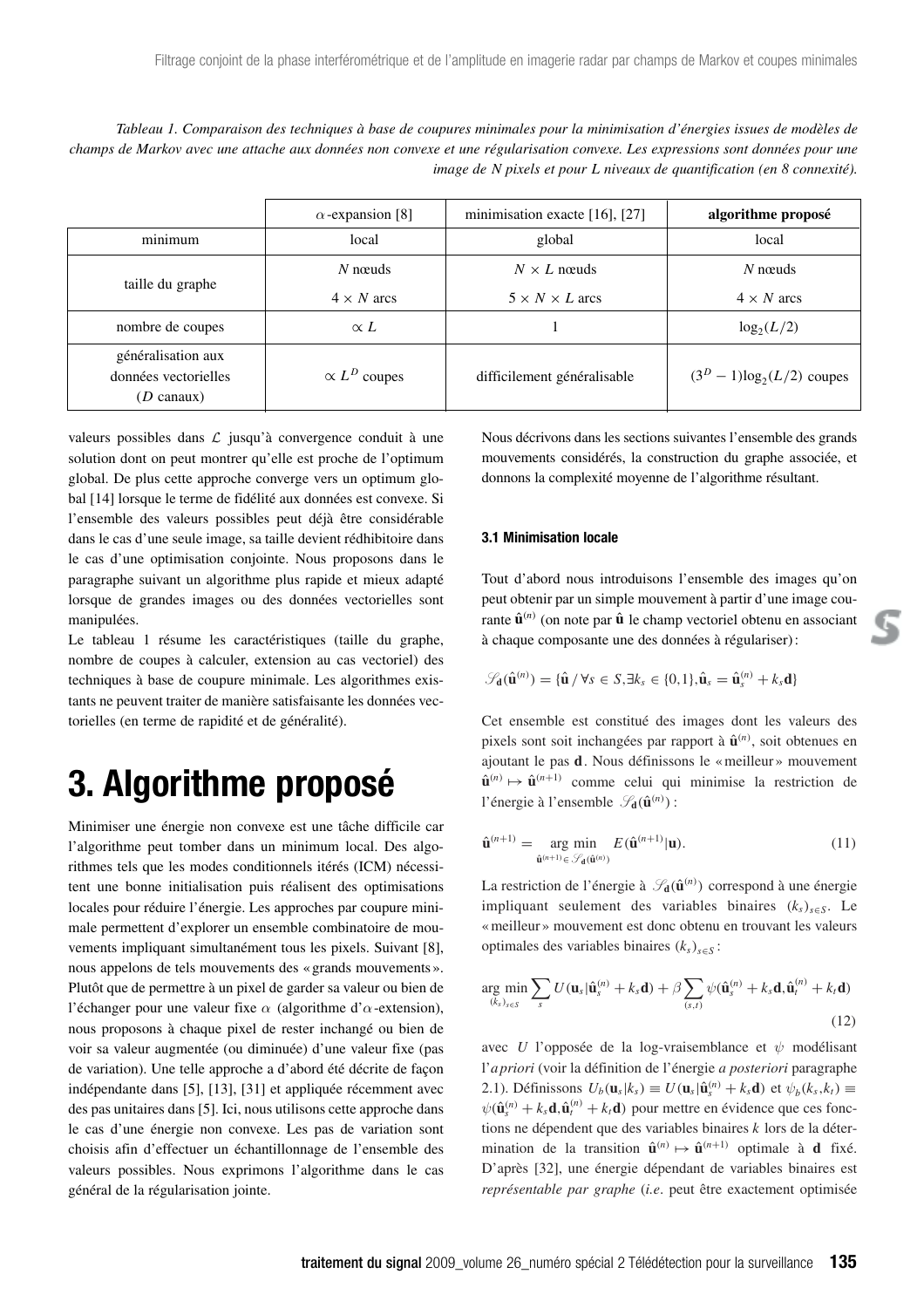par calcul d'une coupe minimale sur un graphe donné) pourvu que le terme de régularisation  $\psi_b$  soit sous-modulaire :

$$
\psi_b(0,1) + \psi_b(1,0) \ge \psi_b(0,0) + \psi_b(1,1).
$$

Pour pouvoir calculer le « meilleur » mouvement en utilisant une coupure minimale, les conditions suivantes doivent donc être remplies pour tout  $\mathbf{u}_s^{(n)}$  et tout  $\mathbf{u}_t^{(n)}$ :

$$
\psi(\hat{\mathbf{u}}_s^{(n)}, \hat{\mathbf{u}}_t^{(n)} + \mathbf{d}) + \psi(\hat{\mathbf{u}}_s^{(n)} + \mathbf{d}, \hat{\mathbf{u}}_t^{(n)}) \geqslant
$$
\n
$$
\psi(\hat{\mathbf{u}}_s^{(n)}, \hat{\mathbf{u}}_t^{(n)}) + \psi(\hat{\mathbf{u}}_s^{(n)} + \mathbf{d}, \hat{\mathbf{u}}_t^{(n)} + \mathbf{d}).
$$
\n(13)

Notons que dans la plupart des cas, le modèle *a priori*  $\psi(\mathbf{u}_s, \mathbf{u}_t)$ dépend seulement de la différence  $\hat{\mathbf{u}}_s - \hat{\mathbf{u}}_t$ . C'est le cas pour le modèle décrit précédemment. Pour ce modèle la condition devient :

$$
\psi(\hat{\mathbf{u}}_s - \hat{\mathbf{u}}_t - \mathbf{d}) + \psi(\hat{\mathbf{u}}_s - \hat{\mathbf{u}}_t + \mathbf{d}) \geq 2\psi(\hat{\mathbf{u}}_s - \hat{\mathbf{u}}_t)
$$

qui est vérifiée par toute régularisation convexe *ψ*.

En conclusion, le problème *local* de trouver le champ vectoriel  $\hat{\mathbf{u}}^{(n+1)}$  situé à un mouvement (*i.e.*  $\hat{\mathbf{u}}^{(n+1)} \in \mathcal{S}_{\mathbf{d}}(\hat{\mathbf{u}}^{(n)})$ ) qui minimise l'énergie *a posteriori*  $E(\hat{\mathbf{u}}^{(n+1)}|\mathbf{u})$  peut être *exactement* résolu en calculant la coupe minimale sur un graphe pourvu que le potentiel de régularisation soit convexe et dépende seulement de la différence  $\hat{\mathbf{u}}_s - \hat{\mathbf{u}}_t$ .

Le modèle décrit dans la section 2 consiste en la somme d'un terme de vraisemblance non convexe et un terme de régularisation convexe. La propriété ci-dessus est par conséquent vérifiée et nous donnons dans le paragraphe suivant un algorithme d'optimisation globale approchée s'appuyant sur des optimisations locales exactes par coupure minimale.

#### **3.2 Construction du graphe**

La construction du graphe  $\mathcal{G}(\mathcal{V}, \mathcal{E})$  est réalisée en suivant l'algorithme de [32] pour minimiser l'énergie en utilisant un pas **d**. Le graphe  $G(V, \mathcal{E})$  est orienté avec des poids non négatifs et comporte deux nœuds terminaux : la source  $\mathcal{S}$  et le puits  $\mathcal{P}$ . La structure du graphe et les poids sont choisis de telle sorte que toute coupe <sup>2</sup> ait un coût (*i.e*. la somme des capacités des arcs) correspondant à l'énergie à minimiser. Nous créons un nœud pour chaque site *s*, tous les nœuds étant connectés à la source et au puits avec les capacités *cs*,<sup>1</sup> (resp. *cs*,0). Finalement, chaque clique  $(s,t)$  donne naissance à un arc de capacité  $c_{s,t}$  (fig. 2).

Les capacités sont fixées selon la méthode additive décrite dans [32]. Le premier terme de l'équation 12 est représenté par les poids  $c_{s,0}$  et  $c_{s,1}$ :

$$
\begin{cases} c_{s,1} = \max(0, U(\mathbf{u}_s|\hat{\mathbf{u}}_s^{(n)} + \mathbf{d})) - U(\mathbf{u}_s|\hat{\mathbf{u}}_s^{(n)})) \\ c_{s,0} = \max(0, U(\mathbf{u}_s|\hat{\mathbf{u}}_s^{(n)}) - U(\mathbf{u}_s|\hat{\mathbf{u}}_s^{(n)} + \mathbf{d}))). \end{cases}
$$

À ces poids sont ajoutés les poids  $c'_{\cdot,\cdot}$  (voir l'illustration de ces notations en figure 2) représentant chaque clique (second terme de l'équation 12) :

$$
\begin{cases}\nc'_{s,1} &= \beta \cdot \max \left(0, \psi(\hat{\mathbf{u}}_s^{(n)} + \mathbf{d}, \hat{\mathbf{u}}_t^{(n)}) - \psi(\hat{\mathbf{u}}_s^{(n)}, \hat{\mathbf{u}}_t^{(n)})\right) \\
c'_{s,0} &= \beta \cdot \max \left(0, \psi(\hat{\mathbf{u}}_s^{(n)}, \hat{\mathbf{u}}_t^{(n)}) - \psi(\hat{\mathbf{u}}_s^{(n)} + \mathbf{d}, \hat{\mathbf{u}}_t^{(n)})\right) \\
c'_{t,1} &= \beta \cdot \max(0, \psi(\hat{\mathbf{u}}_s^{(n)} + \mathbf{d}, \hat{\mathbf{u}}_t^{(n)}) + \mathbf{d}) - \psi(\hat{\mathbf{u}}_s^{(n)} + \mathbf{d}, \hat{\mathbf{u}}_t^{(n)})\right) \\
c'_{t,0} &= \beta \cdot \max(0, \psi(\hat{\mathbf{u}}_s^{(n)} + \mathbf{d}, \hat{\mathbf{u}}_t^{(n)}) - \psi(\hat{\mathbf{u}}_s^{(n)} + \mathbf{d}, \hat{\mathbf{u}}_t^{(n)} + \mathbf{d})) \\
c_{s,t} &= \beta \cdot (\psi(\hat{\mathbf{u}}_s^{(n)}, \hat{\mathbf{u}}_t^{(n)}) + \mathbf{d}) + \psi(\hat{\mathbf{u}}_s^{(n)} + \mathbf{d}, \hat{\mathbf{u}}_t^{(n)}) \\
-\psi(\hat{\mathbf{u}}_s^{(n)}, \hat{\mathbf{u}}_t^{(n)}) - \psi(\hat{\mathbf{u}}_s^{(n)} + \mathbf{d}, \hat{\mathbf{u}}_t^{(n)} + \mathbf{d}))\n\end{cases}
$$



*Figure 2. Construction du graphe pour la minimisation locale.*

#### **3.3 Minimisation globale approchée**

Lorsque tous les termes sont convexes, il a été prouvé dans [13] qu'une succession d'optimisations locales conduit à un minimum global de l'énergie. Ici, une exploration fondée sur une réduction progressive de la taille du pas est proposée pour accélérer la convergence. Nous proposons donc un nouveau schéma qui combine la détermination exacte du meilleur mouvement et une exploration par dichotomie des pas définissant les mouvements. Dans le cas d'énergies non convexes, aucune garantie d'optimalité ou de distance à l'optimum n'est donnée. Nous montrerons dans la partie applicative que de bons résultats sont obtenus avec des temps de calcul réduits et une taille de graphe faible.

En une dimension, la recherche est effectuée en considérant des pas  $d_i^+ = L/2^i$  et  $d_i^- = -L/2^i$  pour *i* allant de 1 à la précision désirée (*i.e*. niveau de quantification). En *D* dimensions, il y a 3*<sup>D</sup>* − 1 pas vectoriels **d***<sup>i</sup>* à considérer pour une taille de pas *di* :

$$
\mathbf{d}_i \in \mathscr{S}(d_i) \stackrel{\text{def}}{=} \{0, -d_i, +d_i\}^D / \{0, \ldots, 0\}.
$$

L'algorithme de régularisation jointe est résumé ici :

- 1 : **pour tout** *s* ∈ *S* **faire**
- $2: \hat{\mathbf{u}}_s^{(0)} \leftarrow \{L_1/2, \ldots, L_D/2\}$
- 3 : **fin pour**
- $4: n \leftarrow 0$
- 

<sup>2.</sup> Une coupe est une partition des noeuds en deux ensembles disjoints S et  $\overline{5}$ : **pour**  $i = 1$  à précision **faire** P tels que  $\mathcal{S} \in \mathcal{S}$  and  $\mathcal{P} \in \mathcal{P}$ .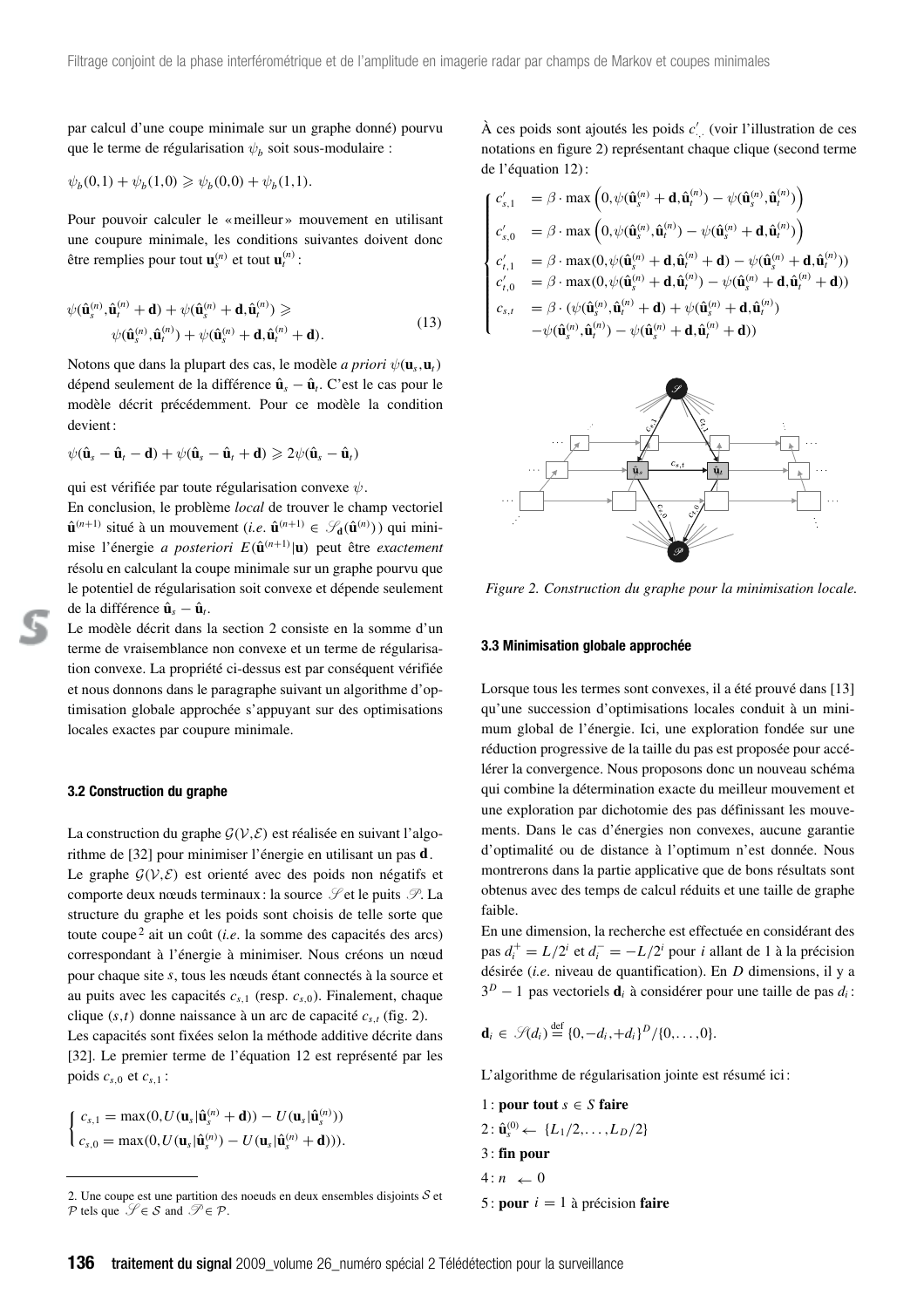6: 
$$
d_i \leftarrow L/2^{i+1}
$$
  
\n7: **pour tout d**<sub>*i*</sub>  $\in \mathcal{G}(d_i)$  **faire**  
\n8:  $\hat{\mathbf{u}}^{(n+1)} \leftarrow \arg \min_{\hat{\mathbf{u}}^{(n+1)} \in \mathcal{G}_{\mathbf{d}}(\hat{\mathbf{u}}^{(n)})} E(\hat{\mathbf{u}}^{(n+1)} | \mathbf{u})$   
\n9:  $n \leftarrow n + 1$   
\n10: **fin pour**  
\n11: **fin pour**

La ligne 8 représente la minimisation exacte de l'énergie dépendant de variables binaires obtenue en calculant une coupe minimale sur le graphe construit comme indiqué précédemment. Notons que si nous réalisons des pas unitaires  $\mathbf{d}_i \in \mathcal{S}(1)$  jusqu'à convergence, à la fin de l'algorithme, la minimisation exacte est garantie pour des énergies convexes [13].

#### **3.4 Complexité**

Le nombre total de coupes requises par l'algorithme dépend de la précision choisie et du nombre d'images à régulariser conjointement *D*. Pour une précision correspondant au niveau de quantification, le nombre de coupes est nombre de coupes  $=(3<sup>D</sup> - 1)log<sub>2</sub>(L/2)$ . La régularisation jointe d'une image de phase et d'amplitude avec 8 bits de précision, requiert 64 coupes tandis que la régularisation séparée de la phase ou de l'amplitude seule est obtenue après 16 coupes, à comparer respectivement à 65536 et 256 coupes pour une passe de l'algorithme d'*α*-extension.

L'algorithme que nous avons utilisé pour calculer les coupes est celui de Kolmogorov (logiciel libre), fondé sur la recherche du chemin augmentant décrit dans [7]. Pour  $N$  nœuds et  $\mathcal E$  arcs, cet algorithme a une forte complexité dans le pire cas :  $O(N^2 \mathcal{E}|C|)$ , avec |*C*| le coût de la coupe. En pratique, cet algorithme a cependant de très bonnes performances sur des problèmes de traitement de l'image [7].

#### **3.5 Calcul des hyper-paramètres**

Le choix des hyper-paramètres intervenant dans l'énergie est essentiel car la solution régularisée peut être loin de la « vraie

solution » si ceux-ci sont mal choisis. En fonction de l'application visée, les valeurs optimales des paramètres peuvent beaucoup varier. L'intervalle des valeurs possibles dépend du terme de log-vraisemblance et du terme de régularisation. Une méthode d'estimation automatique est nécessaire pour un choix approprié des paramètres.

Un effort considérable a été consacré à ce problème [20], [29], [55]. Une des méthodes possibles est l'analyse de la courbe en *L* [26]. Cette courbe est la représentation graphique de l'énergie de régularisation en fonction de l'énergie d'attache aux données. Le coin de cette courbe (en forme de *L*) correspond à un bon compromis entre sous-régularisation (partie décroissante de la courbe où le terme de régularisation peut être largement amélioré avec de faibles modifications du terme de vraisemblance) et sur-régularisation (partie faiblement variable de la courbe où le terme de régularisation ne peut plus être amélioré quelque soit l'augmentation de la vraisemblance). Notons que cette méthode est connue pour échouer dans certains cas [25]. Néanmoins, dans notre application elle s'est révélée satisfaisante pour l'estimation automatique des paramètres.

## **4. Résultats**

Nous illustrons la méthode proposée à la fois sur une image d'amplitude simulée (paragraphe 4.1) et sur deux jeux de données SAR interférométriques (paragraphe 4.2).

#### **4.1 Régularisation de l'amplitude**

Les imagettes  $256 \times 256$  pixels utilisées pour illustrer l'algorithme sont présentées en figure 3. L'image de référence est formée de 4 régions notées a, b, c et d. Chacune de ces régions a un niveau constant (respectivement 20, 40, 60 et 80). L'image bruitée correspondante est illustrée en figure 3.b. Cette image est traitée par 3 filtres classiques: multi-vues (moyennage en intensité sur une fenêtre  $11 \times 11$ ), filtre de Lee  $11 \times 11$  [35] et



*Tableau 2. Comparaison de la méthode de régularisation avec des filtres classiques.*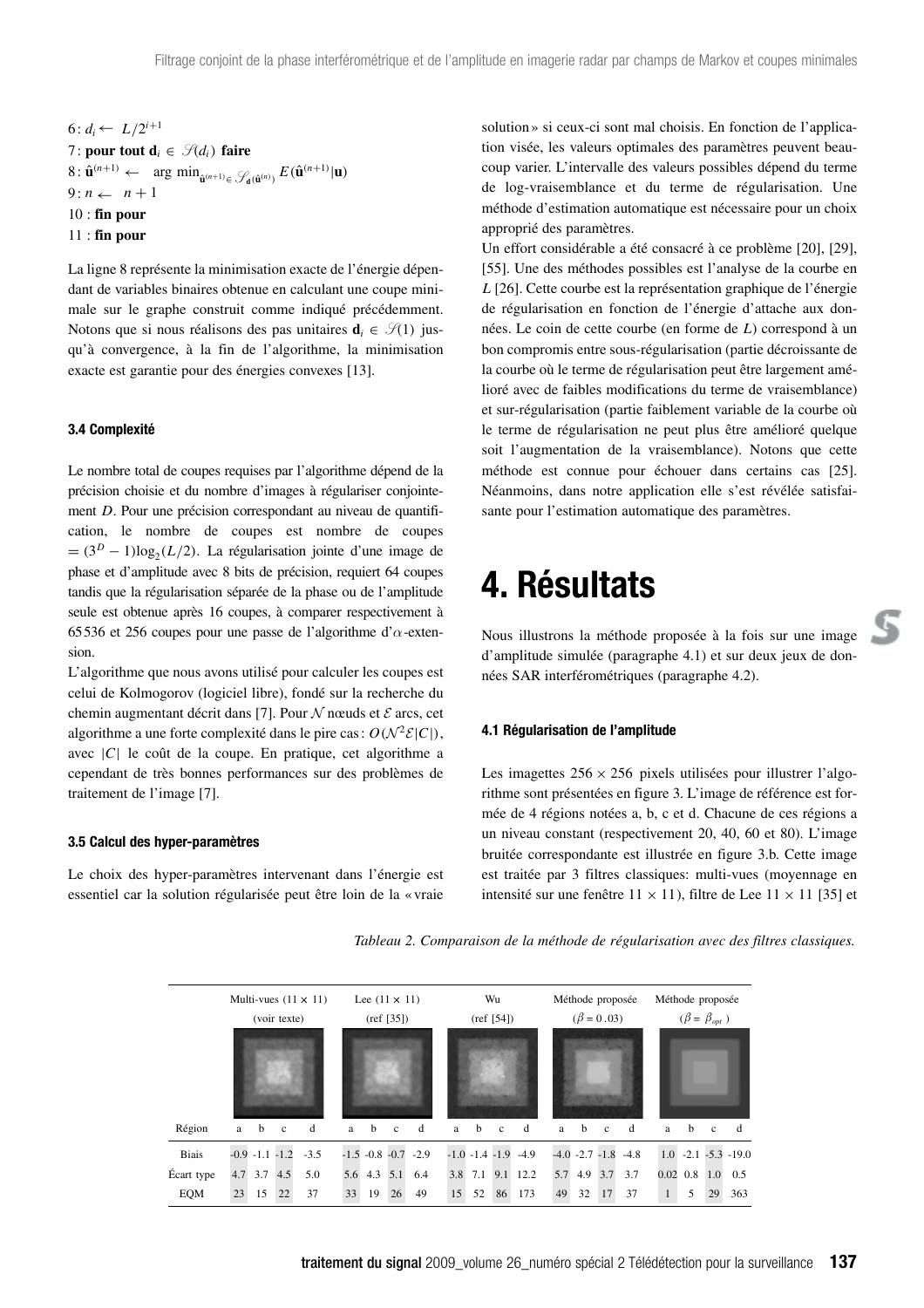

*Figure 3. Image synthétique de* 256 × 256 *pixels bruitée par du speckle (distributions de Nakagami) : (a) image de référence, formée de 4 régions uniformes notées a, b, c et d ; (b) image bruitée. La nature multiplicative du bruit est clairement visible : l'amplitude du bruit est la plus grande au centre de l'image (région d) qui a une forte radiométrie moyenne.*

filtre à fenêtre adaptative de Wu et Maître [54]. Les images obtenues sont présentées dans le tableau 2 ainsi que le résultat d'une sous-régularisation (*β* = 0,03) et d'une régularisation normale (*β* = *βopt* déterminé par la méthode de la courbe en L) calculées avec l'algorithme décrit en section 3.

Le biais  $\langle \hat{a} - \hat{a}_{true} \rangle$ , l'erreur quadratique moyenne (EQM)  $< (\hat{a} - \hat{a}_{true})^2 >$  et l'écart-type  $\sqrt{EQM - Biais^2}$  sont calculés pour chacune des régions a, b, c et d. La méthode proposée produit des images dont la variance est très faible (dernière colonne). Les petites régions dont la réflectivité est élevée souffrent cependant d'une perte de contraste (biais négatif). Ce biais peut être réduit au niveau de celui des filtres classiques en sousrégularisant (avant dernière colonne), au prix d'une augmentation de la variance : un compromis biais/variance doit être défini en fonction de l'application. Le modèle CdM utilisé pénalise les variations et permet ainsi d'obtenir des images avec des régions uniformes, ce qui est particulièrement intéressant pour les applications en milieu urbain. Le biais qui apparaît a déjà été mis en évidence et étudié dans la littérature dans le cas d'un bruit additif gaussien (attache aux données quadratique et régularisation TV) [41][50]. Le modèle TV reste cependant largement utilisé pour sa capacité à préserver les transitions. Nous verrons dans le paragraphe 4.2 que le modèle proposé pour réaliser la régularisation conjointe permet de réduire cette perte de contraste (figure 6).

L'évaluation du paramètre de régularisation est faite de façon automatique par la méthode de la courbe en L. La courbe calculée pour des valeurs de *β* dans l'intervalle [0,1.2] est illustrée sur la figure 4. Comme attendu, l'énergie du terme de régularisation décroît lorsque *β* augmente. Quant au terme de vraisemblance, il croît avec *β*. Les deux extrémités de la courbe en L correspondent à *β* = 0 (pas de régularisation, terme de vraisemblance nul), et *β βlim* pour lequel l'image régularisée est constante (terme de régularisation nul et énergie de vraisemblance maximale). Il a été montré empiriquement dans [26] que le coin (*i.e* le point de courbure maximale) de la courbe en L donne une bonne valeur du paramètre de régularisation *βopt* . Nous avons utilisé la méthode du triangle décrite dans [9] pour trouver automatiquement *βopt* (représenté par un triangle noir

dans la figure 4). Il semble que l'utilisation d'une échelle logarithmique pour la détection du coin comme préconisé dans [9] est moins adaptée pour une régularisation TV que pour une régularisation quadratique. Nous avons donc utilisé une échelle linéaire (fig. 4).

Trois images calculées pour différentes valeurs de *β* respectivement inférieure (sous-figure ➊), égale (sous-figure ❷) ou supérieure (sous-figure ❸) à *βopt* . Pour mettre en évidence les détails, nous montrons la norme du gradient de l'image régularisée (le noir correspond à de forts gradients et le blanc à un gradient nul). Sous- et sur-régularisation correspondent clairement aux figures ➊ et ❸. La valeur *βopt* donne une image régularisée satisfaisante.

### **4.2 Régularisation jointe de la phase interférométrique et de l'amplitude en milieu urbain**

Nous considérons maintenant l'application du modèle de régularisation jointe sur deux jeux de données interférométriques radar haute résolution. Le premier jeu correspond à une zone  $1200 \times 1200$  pixels du site du CNES à Toulouse : l'image d'amplitude est présentée en figure 5(a) et l'image de phase en 5(b). Nous avons fixé le paramètre *γ* à 1 et avons estimé itérativement les valeurs de  $\beta_a$  et  $\beta_\phi$  en utilisant les L courbes mono-dimensionnelles :  $\beta_a^{(0)}$  a été estimé en considérant un modèle indépendant. Ensuite,  $\beta_{\phi}^{(0)}$  a été estimé avec  $\beta_a$  initialisé à  $\beta_a^{(0)}$  et *â* mis à  $\hat{a}^{(0)} = \hat{a}^{(MAP)}|_{\beta_a^{(0)}}$ . Les valeurs  $\beta_a^{(0)}$  et  $\beta_\phi^{(0)}$  ont ensuite été raffinées respectivement à  $\beta_a^{(1)}$  et  $\beta_\phi^{(1)}$  avec  $\hat{\phi}^{(0)} = \hat{\phi}^{(MAP)}|_{\beta_a^{(0)}, \beta_{\phi}^{(0)}, \hat{a}^{(0)}}$  (resp.  $\hat{a}^{(1)} = \hat{\phi}^{(MAP)}|_{\beta_a^{(1)}, \beta_{\phi}^{(0)}, \hat{\phi}^{(0)}}$ ). Bien

que ce raffinement puisse être itéré, les valeurs  $\beta_a^{(1)}$  et  $\beta_\phi^{(1)}$  trouvées ont donné des résultats satisfaisants.

Nous obtenons  $\beta_a^{(1)} = 0,129$  et  $\beta_{\phi}^{(1)} = 3,64 \times 10^3$  pour les images des figures 5(a) et 5(b). Les images conjointement régularisées sont montrées sur les figures 5(c) et 5(d). Le processus de régularisation avec des valeurs d'hyper-paramètres fixées prend moins de 3 minutes avec notre implémentation (il s'agit d'un mélange de code Matlab et de routines C++ – incluant les programmes de Kolmogorov – qui peut être réécrit plus efficacement). Les hyper-paramètres ont été déterminés en utilisant des sous-images de  $232 \times 232$  pixels car cette étape requiert plusieurs calculs de régularisation. Il faut également noter que les hyper-paramètres diffèrent de 4 ordres de grandeur, ce qui aurait rendu difficile leur réglage manuel. Des approches plus sophistiquées ont été proposées pour la détermination de plusieurs paramètres de régularisation [3].

On peut voir sur ces résultats que le bruit a été efficacement réduit aussi bien sur l'amplitude que sur la phase. Les transitions franches de l'image de phase qui correspondent à des structures bâties sont bien préservées.

La régularisation conjointe donne des contours plus précis que la régularisation indépendante car les contours sont localisés sur l'image de phase et d'amplitude simultanément. Les petits objets sont souvent mieux préservés comme illustré sur la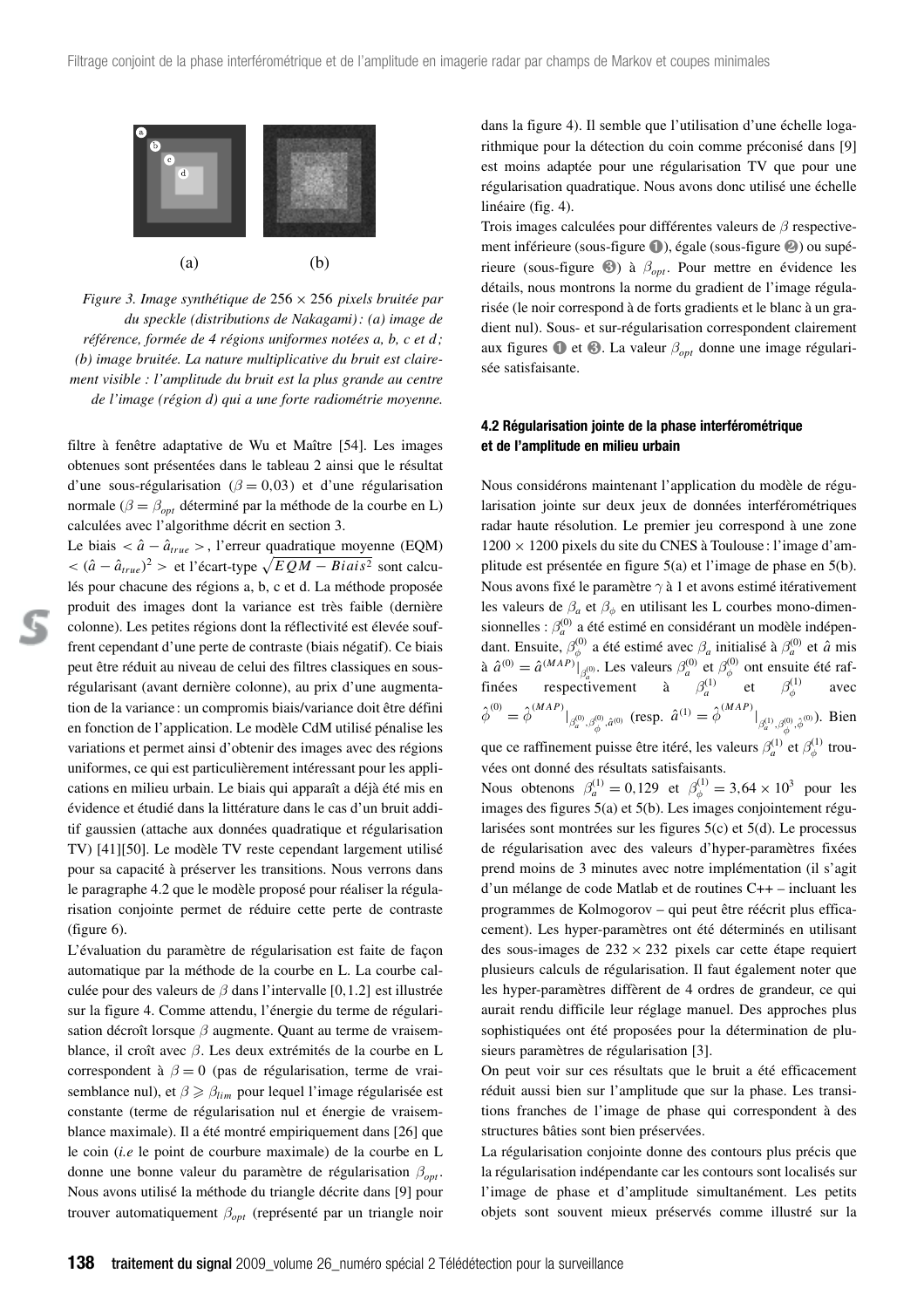

*Figure 4. Estimation automatique des hyper-paramètres : représentation de la courbe en L (* $E_{regulation} = f(E_{variable})$ *) et valeurs de β correspondantes. La valeur βopt détectée est montrée avec un triangle noir (le calcul de la courbe en L prend moins de 1 minute pour cette image* 256 × 256*). Le module du gradient de trois images régularisées avec différentes valeurs de β est montré pour illustrer trois régions différentes de la courbe en L.*

figure 6. Cet extrait montre une portion de rue. Quatre cercles alignés verticalement sont visibles sur l'image de phase originale et de façon moins contrastée sur l'image d'amplitude. Ils correspondent au sommet des lampadaires qui sont surélevés par rapport au sol. Dans l'image de phase régularisée indépendamment  $\hat{\phi}'$ , certains lampadaires ont pratiquement disparu (voir également l'image du gradient | $\sqrt{\phi'}$ | pour une meilleure visualisation). Dans l'image de phase régularisée conjointement les 4 lampadaires sont encore visibles, grâce à la prise en compte de l'image d'amplitude qui a aidé à la préservation de ces petits objets.

Le deuxième jeu de données correspond à une zone  $1024 \times 682$ pixels du quartier de Bayard près de Saint-Paul sur Mer. L'amplitude et la phase interférométrique sont présentées en figure 7(a) et 7(b). La régularisation conjointe permet de réduire considérablement le niveau de bruit. Les bâtiments situés au centre de l'image sont bien préservés à la fois sur l'image d'amplitude régularisée (figure 7(c)) et sur l'image de phase (figure 7(d)).

## **5. Conclusion**

Le bruit de chatoiement peut être efficacement réduit sur des images SAR avec des approches markoviennes. La minimisation de la variation totale donne des régions homogènes tout en préservant les discontinuités franches. Le cadre markovien per-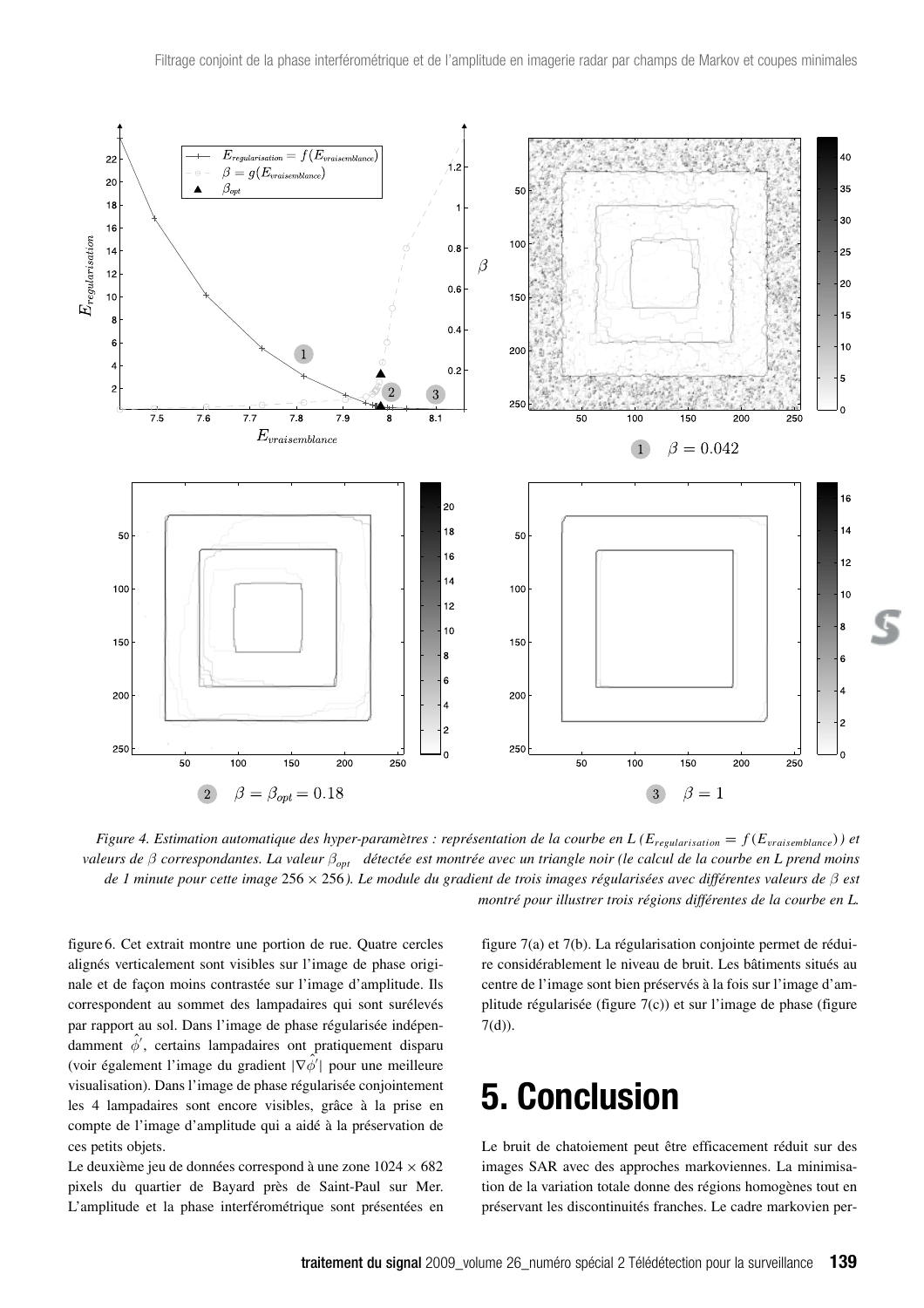

 $(a)$  (b)



*Figure 5. Régularisation conjointe d'images InSAR (1200 × 1200 pixels) de Toulouse : (a) amplitude originale, (b) phase originale, (c) et (d) sont respectivement l'amplitude et la phase conjointement régularisés avec*  $\beta_a = 0,129$  *et*  $\beta_\phi = 3,64 \times 10^3$  *déterminés automatiquement par la méthode de la courbe en L.* 

met d'introduire efficacement des *a priori* et de réaliser une régularisation jointe de plusieurs données. Nous avons montré sur des données réelles que cela permet de prévenir la sur-régularisation de certains objets qui peut s'observer sur différentes images (régularisation séparée de l'amplitude ou de la phase). De plus, les contours des objets régularisés conjointement sont plus précis car toute l'information disponible est fusionnée.

L'utilisation de distributions à «queue lourde » comme la loi de Nakagami qui modélise le bruit de chatoiement (typique des images radar d'amplitude) conduit à des termes de vraisemblance non convexes. Le problème d'optimisation est alors difficile car plusieurs minima locaux peuvent être présents. Bien que des algorithmes d'optimisation exacts à base de coupure minimale existent, ils peuvent difficilement être mis en pratique à cause du coût mémoire et du temps de calcul requis. Nous avons développé un algorithme adapté à la régularisation conjointe.

Les résultats de régularisation obtenus dans le cas d'images synthétiques et réelles sont satisfaisants. L'algorithme proposé est plus rapide que les méthodes existantes à base de coupure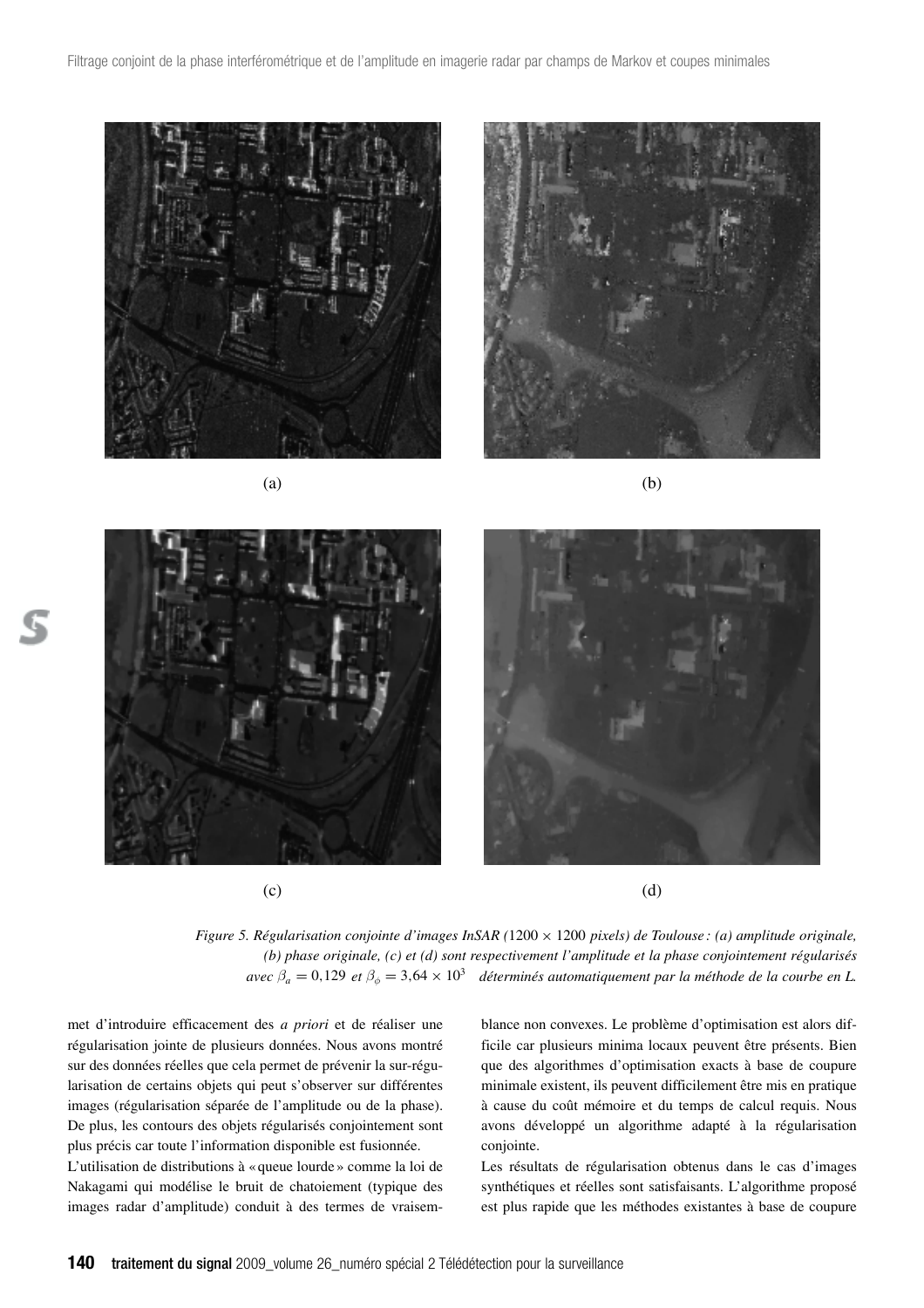

régularisation conjointe de l'amplitude et de la phase

*Figure 6. Illustration de la préservation des petits objets par régularisation conjointe. Un extrait agrandi de l'image 5, centré sur une rue, montre de petits objets ronds qui correspondent à des lampadaires. Ils sont visibles à la fois sur l'amplitude et la phase. Quand une régularisation indépendante de la phase et de l'amplitude est effectuée, la vraie valeur de phase est perdue pour certains des lampadaires qui sont assimilés au sol. En revanche, ils sont correctement préservés quand la régularisation est effectuée de façon conjointe (rangée du bas).*

minimale. Nous avons montré que la régularisation jointe peut être effectuée avec un coût algorithmique faible. Cela contribue à la préservation des petits objets en tenant compte des différentes sources d'information.

L'*a priori* de régularisation choisi (TV) est responsable de la perte de contraste observée sur les images régularisées. C'est une limitation connue du modèle TV dans le cas d'un bruit additif gaussien [41] [50]. Nous avons observé que cette perte de contraste est également présente dans le cas du bruit de speckle (distribution de Nakagami). La sous-régularisation permet une meilleure préservation du contraste et un compromis entre biais et variance doit être déterminé en fonction des besoins de l'application. De plus, la régularisation conjointe proposée réduit ce phénomène par rapport à une régularisation réalisée séparément sur chaque image. D'autres modèles CdM pourraient être utilisés pour réduire ce problème de biais. Pour pouvoir utiliser l'algorithme d'optimisation à base de coupure minimale, il est

cependant nécessaire que le terme de régularisation reste convexe. Une autre piste consisterait à étendre la technique de restauration itérative de contraste proposée dans [45] au cas du bruit multiplicatif de speckle. Une approche basée sur le concept des fonctions nivelables a été proposée dans [17]. Elle suppose cependant de réaliser une optimisation non convexe et un analyse plus approfondie reste nécessaire.

La qualité des résultats devrait permettre d'améliorer la reconstruction 3D à partir de la phase interférométrique. Des travaux permettant de compenser les déformations géométriques au cours de la régularisation devraient encore améliorer les résultats. Une autre piste de recherche est l'introduction de connaissances *a priori* plus évoluées en lien avec une interprétation contextuelle de la scène. La flexibilité du cadre markovien permet l'introduction de telles connaissances de plus haut niveau.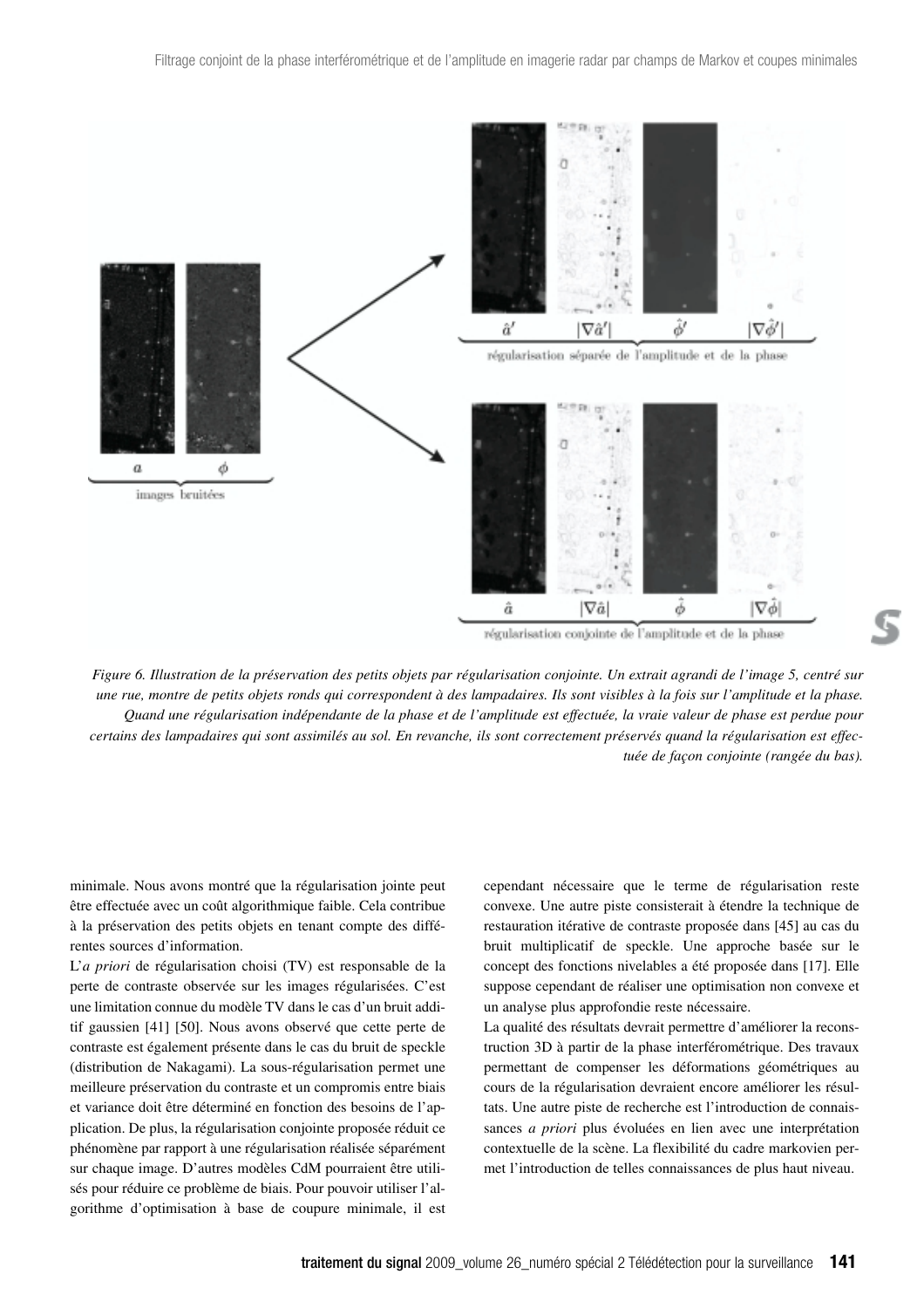

*Figure 7. Régularisation conjointe d'images InSAR (*1024 × 682 *pixels) du quartier de Bayard près de Saint-Paul sur Mer: (a) amplitude originale, (b) phase originale, (c) et (d) sont respectivement l'amplitude et la phase conjointement régularisés avec*  $\beta_a = 0.049$  *et*  $\beta_\phi = 1.45 \times 10^4$ *.* 

## **Références**

- [1] F. ARGENTI and L. ALPARONE. Speckle removal from SAR images in the undecimated wavelet domain. *IEEE Transactions on Geoscience and Remote Sensing*, 40(11) :2363–2374, 2002.
- [2] G. AUBERT and J.F. AUJOL. A Variational Approach to Removing Multiplicative Noise. *SIAM Journal on Applied Mathematics*, 68:925, 2008.
- [3] M. BELGE, M.E. KILMER, and E.L. MILLER. Efficient determination of multiple regularization parameters in a generalized L-curve framework. *Inverse Problems*, 18(4) :1161–1183, 2002.
- [4] J. BESAG. On the statistical analysis of dirty pictures. *J. R. Statist. Soc. B*, 48(3) :259–302, 1986.
- [5] J. M. BIOUCAS-DIAS and G. VALADAO. Phase unwrapping via graph cuts. *IEEE Transactions on Image Processing*, 16(3) :698–709, 2007.
- [6] A. BLAKE and A. ZISSERMAN. *Visual Reconstruction*. MIT Press, 1987.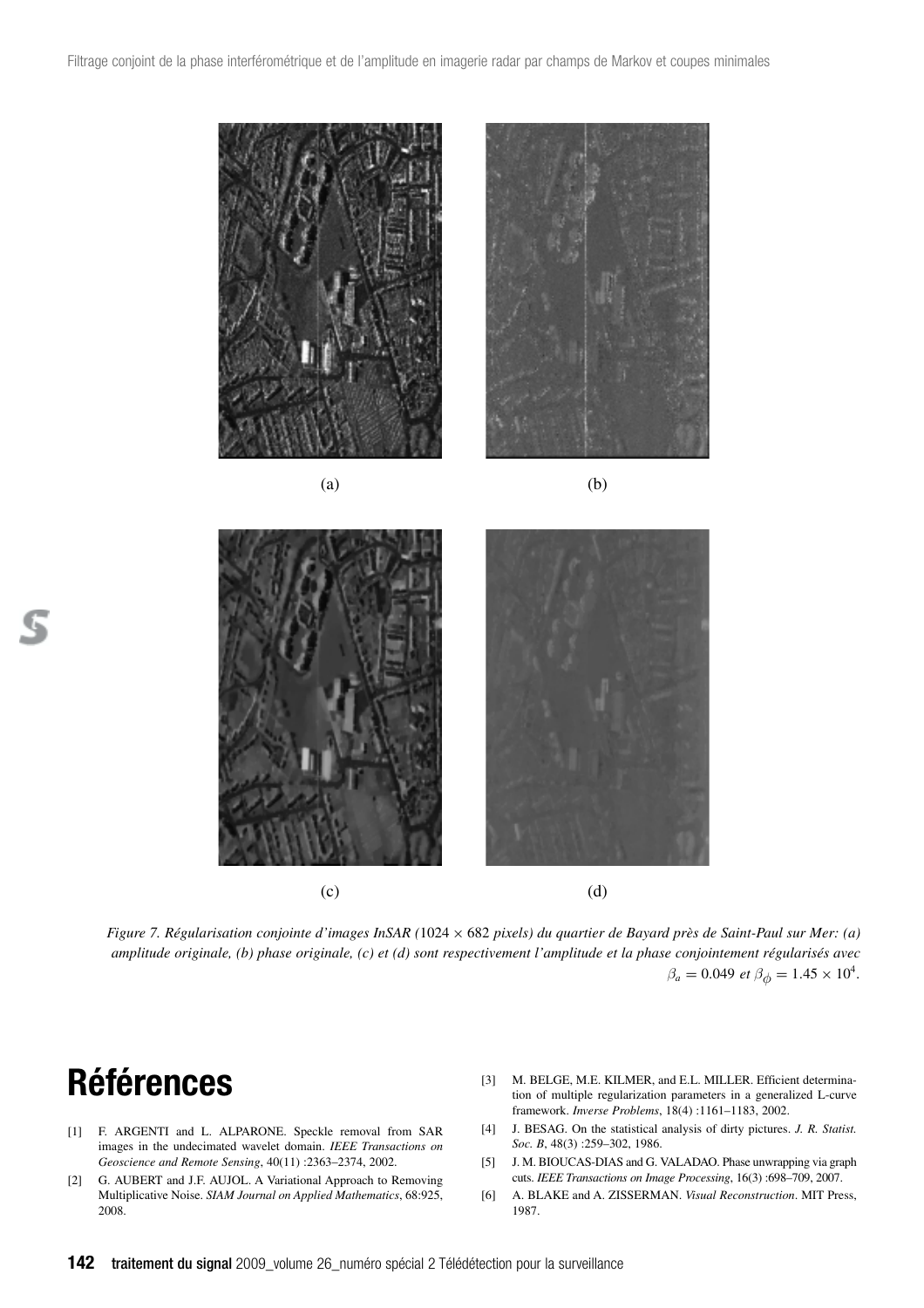- [7] Y. BOYKOV and V. KOLMOGOROV. An experimental comparison of min-cut/max-flow algorithms for energy minimization in vision. *IEEE Transactions on Pattern Analysis and Machine Intelligence*, 26(9) :1124–1137, 2004.
- [8] Y. BOYKOV, O. VEKSLER, and R. ZABIH. Fast approximate energy minimization via graph cuts. *IEEE Transactions on Pattern Analysis and Machine Intelligence*, 26(2) :147–159, 2001.
- [9] J.L. CASTELLANOS, S. GÓMEZ, and V. GUERRA. The triangle method for finding the corner of the L-curve. *Applied Numerical Mathematics,* 43(4) :359–373, 2002.
- [10] A. CHAMBOLLE. Total variation minimization and a class of binary mrf models. In *Energy Minimization Methods in Computer Vision and Pattern Recognition*, volume LNCS 3757, pages 136–152, St. Augustine, Florida, USA, 2005.
- [11] P. CHARBONNIER. *Reconstruction d'image : régularisation avec prise en compte des discontinuités*. PhD thesis, Université de Nice Sophia Antipolis, 1994.
- [12] P.L. COMBETTES and J.C. PESQUET. Image restoration subject to a total variation constraint. *IEEE Transactions on Image Processing*, 13(9) :1213–1222, 2004.
- [13] J. DARBON. *Composants logiciels et algorithmes de minimisation exacte d'énergies dédiées au traitement des images*. PhD thesis, École Nationale Supérieure des Télécommunications (ENST E050), 2005.
- [14] J. DARBON and S. PEYRONNET. A vectorial self-dual morphological filter based on total variation minimization. In *Proceedings of the First International Conference on Visual Computing*, volume 3804 of Lecture Notes in Computer Science Series, pages 388–395, Lake Tahoe, Nevada, USA, December 2005. Springer-Verlag.
- [15] J. DARBON and M. SIGELLE. Image restoration with discrete constrained Total Variation part I : Fast and exact optimization. *Journal of Mathematical Imaging and Vision*, 26(3) :261–276, December 2006.
- [16] J. DARBON and M. SIGELLE. Image restoration with discrete constrained Total Variation part II : Levelable functions, convex priors and non-convex cases. *Journal of Mathematical Imaging and Vision*, 26(3) :277–291, December 2006.
- [17] J. DARBON, M. SIGELLE and F. TUPIN. The use of levelable regularization functions for MRF restoration of SAR images while preserving reflectivity. In SPIE, editor, *IS&T/SPIE 19th Annual Symposium Electronic Imaging*, volume E 112, 2007.
- [18] S. FOUCHER, G. BERTIN BÉNIÉ and J.-M. BOUCHER. Multiscale MAP filtering of SAR images. *IEEE Transactions on Image Processing*, 10(1) :49–60, 2001.
- [19] V. S. FROST, J. ABBOTT STILES, K. S. SHANMUGAN and J. C. HOLTZMAN. A model for radar images and its application to adaptive digital filtering of multiplicative noise. *IEEE Transactions on Pattern Analysis and Machine Intelligence*, PAMI-4(2) :157–166, March 1982.
- [20] N.P. GALATSANOS and A.K. KATSAGGELOS. Methods for choosing the regularization parameter and estimatingthe noise variance in image restoration and their relation. *IEEE Transactions on Image Processing*, 1(3) :322–336, 1992.
- [21] D. GEMAN and G. REYNOLDS. Constrained restoration and the recovery of discontinuities. *IEEE Transactions on Pattern Analysis and Machine Intelligence*, PAMI-14(3) :367–383, 1992.
- [22] S. GEMAN and D. GEMAN. Stochastic Relaxation, Gibbs Distribution, and the Bayesian Restoration of Images. *IEEE Transactions on Pattern Analysis and Machine Intelligence*, PAMI-6(6) :721–741, November 1984.
- [23] J.W GOODMAN. Statistical properties of laser speckle patterns. In *Laser Speckle and Related Phenomena*, volume 9, pages 9–75. J.C Dainty (Springer Verlag, Heidelberg, 1975), 1975.
- [24] D. M. GREIG, B. T. PORTEOUS, and A. H. SEHEULT. Exact maximum a posteriori estimation for binary images. *J. R. Statist. Soc. B*, 51(2) :271–279, 1989.
- [25] P.C. HANSEN, T.K. JENSEN, and G. RODRIGUEZ. An adaptive pruning algorithm for the discrete L-curve criterion. *Journal of Computational and Applied Mathematics*, 198(2) :483–492, 2007.
- [26] P.C. HANSEN and D.P. O'LEARY. The Use of the L-Curve in the Regularization of Discrete Ill-Posed Problems. *SIAM Journal on Scientific Computing*, 14 :1487, 1993.
- [27] H. ISHIKAWA. Exact optimization for Markov random fields with convex priors. *IEEE Trans. on Pattern Analysis and Machine Intelligence*, 25(10) :1333–1336, October 2003.
- [28] E. JAKEMAN. On the statistics of K-distributed noise. *J. Phys. A : Math. Gen.*, 13 :31–48, 1980.
- [29] A. JALOBEANU, L. BLANC-FERAUD, and J. ZERUBIA. Hyperparameter estimation for satellite image restoration using a MCMC maximum-likelihood method. *Pattern Recognition*, 35(2): 341–352, 2002.
- [30] J. K. JAO. Amplitude distribution of composite terrain radar clutter and the K-distribution. *IEEE Transactions on Antennas and Propagation*, AP-32(10) :1049–1062, October 1984.
- [31] V. KOLMOGOROV. Primal-dual algorithm for convex markov random fields. Technical report, Microsoft Research, 2005.
- [32] V. KOLMOGOROV and R. ZABIH. What energy functions can be minimized via graph-cuts ? *IEEE Trans. on Pattern Analysis and Machine Intelligence*, 26(2), 2004.
- [33] KUAN, SAWCHUK, STRAND, and CHAVEL. Adaptive restauration of images with speckle. *IEEE Transactions on Acoustics, Speech, and Signal Processing*, ASSP-35(3) :373–383, 1987.
- [34] D. T. KUAN, A. A. SAWCHUK, T. C. STRAND, and P. CHAVEL. Adaptive noise smoothing filter for images with signal dependant noise. *IEEE Transactions on Pattern Analysis and Machine Intelligence*, PAMI-7(2) :165–177, March 1985.
- [35] J-S LEE. Digital image enhancement and noise filtering by use of local statistics. *IEEE Transactions on Pattern Analysis and Machine Intelligence*, PAMI-2(2) :165–168, March 1980.
- [36] J.-S. LEE. Speckle analysis and smoothing of synthetic aperture radar images. *Computer Graphics and Image Processing*, 17 :24–32, 1981.
- [37] J. S. LEE, K. W. HOPPEL, S. A. MANGO and A. R. MILLER. Intensity and phase statistics of multilook polarimetric and interferometric SAR imagery. *IEEE Transactions on Geoscience and Remote Sensing*, 32(5) :1017–1028, 1994.
- [38] J. S. LEE, I. JURKEVICH, P. DEWAELE, P. WAMBACK and A. OOSTERLINCK. Speckle filtering of synthetic aperture radar images : A review. *Remote Sensing Reviews*, 8 :313–340, 1994.
- [39] F. LOMBARDINI, F. BORDONI and F. GINI. Feasibility study of along-track sar interferometry with the cosmo-skymed satellite system. In *IGARSS04*, volume 5, pages 337–3340, 2004.
- [40] A. LOPES, E. NEZRY, R. TOUZI and H. LAUR. Structure detection, and statistical adaptive filtering in SAR images. *Int*. *J. Remote Sensing*, 14(9) :1735–1758, 1993.
- [41] Y. MEYER. Oscillating Patterns in Image Processing and Nonlinear Evolution Equations. *American Mathematical Society*, 2001.
- [42] J.M. NICOLAS. A Fisher-MAP filter for SAR image processing. In *IGARSS03*, volume 3, Toulouse, France, jul 2003.
- [43] J.M. NICOLAS, F. TUPIN and H. MAÎTRE. Smoothing speckle SAR images by using maximum homogeneous region filters : an improved approach. In *IGARSS01*, volume 3, pages 1503–1505, Sydney, Australie, jul 2001.
- [44] M. NIKOLOVA. A variational approach to remove outliers and impulse noise. *Journal of Mathematical Imaging and Vision*, 20:99–120, 2004.
- [45] S. OSHER, M. BURGER, D. GOLDFARB, J. XU and W. YIN. An Iterative Regularization Method for Total Variation Based Image Restoration. *SIAM journal on Multiscale modeling and Application*, 4 :460–489, 2005.
- [46] J.P. PICARD and H.D. RATLIF. Minimum cuts and related problem. *Networks*, 5 :357–370, 1975.
- [47] R. ROMEISER and H. RUNGE. Theoretical evaluation of several possible along-track InSAR modes of TerraSAR-X for ocean current measurements. *IEEE Transactions on Geoscience and Remote Sensing*, 45 :21–35, 2007.
- [48] L. RUDIN, S. OSHER and E. FATEMI. Nonlinear total variation based noise removal algorithms. *Physica D.*, 60 :259–268, 1992.
- [49] J. SHI and S. OSHER. A nonlinear inverse scale space method for a convex multiplicative noise model. Technical Report 07-10, UCLA, 2007.